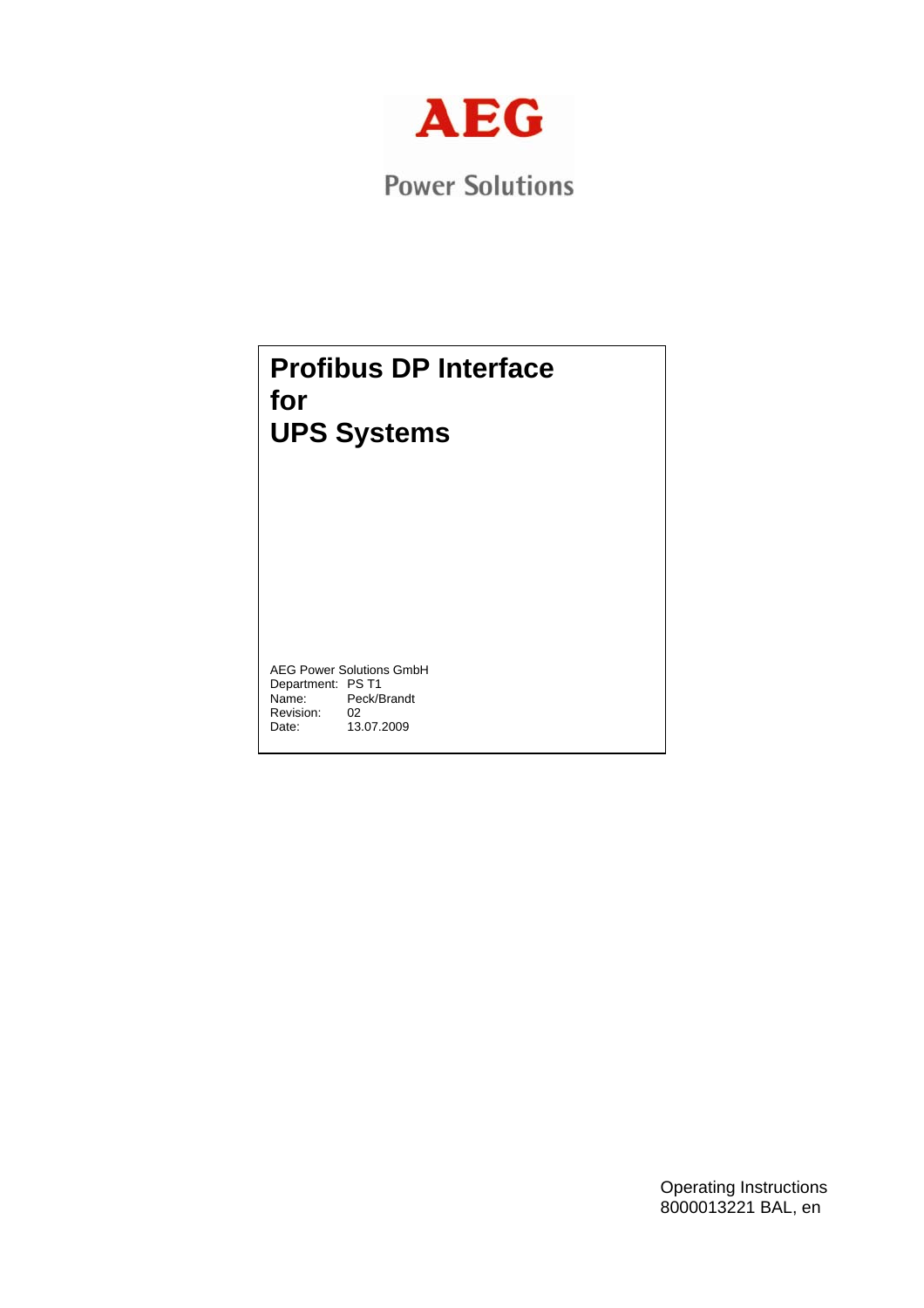# **Table of Contents**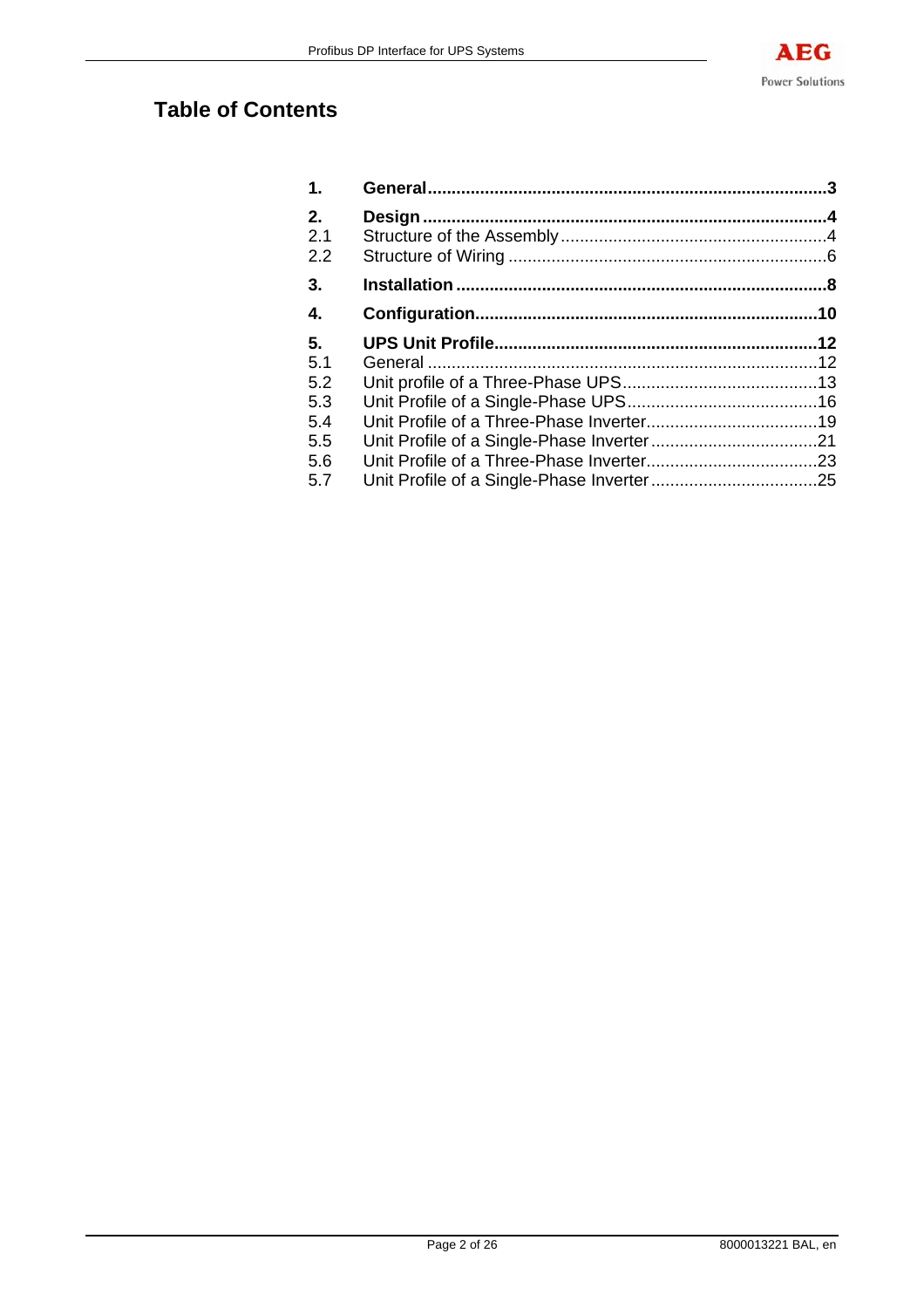# **1. General**

The Profibus DP interface is the fieldbus interface for UPS units in a Profibus DP network. This interface is configured as a Profibus DP slave. The Profibus DP fieldbus protocol is used in production engineering and, increasingly, also in building systems automation (DP stands for Distributed Periphery). With one RS485 Profibus cable, it is possible to integrate and monitor up to 31 UPS units and inverters with different power ratings (1-phase and 3-phase) in one SCADA system. The interface in the UPS provides the Profibus DP master with status messages, alarms as well as relevant measured values. Writing or controlling via the Profibus DP slave is not permitted for safety reasons, and therefore cannot be performed.

The Profibus DP interface also features a CAN connection for a remote panel and an RS232 interface for the CompuWatch shutdown software or our SNMP adapter.

The RS232 interface (X2) is used for configuration.

# **Package content:**

- 1 x operating instructions
- 1 x CCC data line for configuration
- 1 x Profibus DP bus interface connector
- 1 x Terminating resistor 120R
- 1 x Screen terminal block

# **Prerequisites...**

## **for the personnel:**

The "Design", "Installation" and "Configuration" chapters assume technical qualifications as an electrician. These qualifications may take the form of a completed professional training course in an electrical profession or an additional qualification as an "Elektrofachkraft für festgelegte Tätigkeiten" ("Skilled person for defined electrical work") offered by a Chamber of Industry and Commerce (CIC).

## **for the UPS system:**

- 1 x UPS system in the Protect series
- 1 x RS485 data line for connecting to Profibus DP master
- 1 x GSD file "PSS108BF.GSD"

(can be downloaded from http://www.aegpss.de)

## **Technical data:**

### **Profibus DP:**

| Protocol:                        | Profibus DP Version 1    |
|----------------------------------|--------------------------|
| Profibus DP identity no.: 0x08BF |                          |
| Configuration data:              | Acc. to GSD file         |
| Synchronisation:                 | Supported                |
| Freeze:                          | Supported                |
| Transmission rate:               | Up to 12 Mbps (autobaud) |

## **RS485:**

Max. line length: 1200 m (depending on the transmission rate), max. 32 bus stations, Data line: Screened 1:1 (2 x 0.22; twisted pair), e.g. Lapp "UNITRONIC-BUS LD"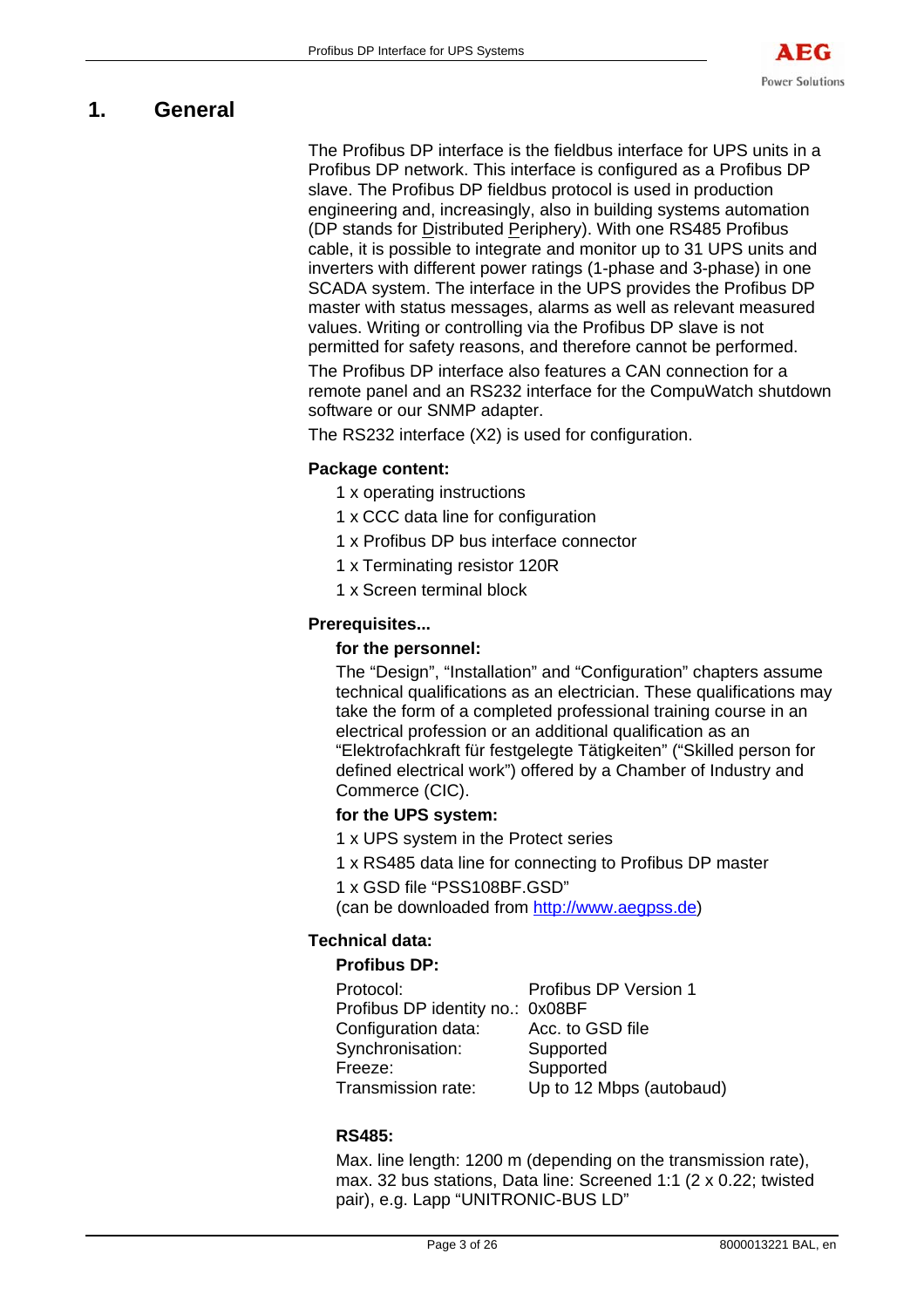# **2. Design**

# **2.1 Structure of the Assembly**





Figure 1 Profibus DP interface (top view)

# **Configuration jumpers:**

- **J1:** 1-2: firmware update; 2-3: (factory setting)
- **J4:** All closed: (factory setting)

## **Connections:**

- **X1:** Internal UPS bus and power supply
- **X2:** Potential-free RS232 serial interface
- **X3:** Triggering of "CCC remote signalling" (optional)
- **X4:** Additional UPS devices or remote indicator boards can be connected to this potential-free CAN interface.
- **X5:** Potential-free RS232 / RS485 serial interface

# **Button:**

**S1:** Button for starting the configuration

# **LED signals:**

| green/red flashes: | Configuration mode, slave address can be set<br>(up to 30 seconds after restarting)                         |
|--------------------|-------------------------------------------------------------------------------------------------------------|
| green on:          | Profibus network not active, no communication<br>on the serial interfaces<br>(connector X2 or connector X5) |
| green flashes:     | Profibus DP in data exchange status                                                                         |
|                    | Data transmission on the serial interfaces<br>(connector X2 and/or connector X5)                            |
| red on:            | General Profibus error or bus error                                                                         |
|                    | Error on the serial interfaces<br>(connector X2 and/or connector X5)                                        |
|                    |                                                                                                             |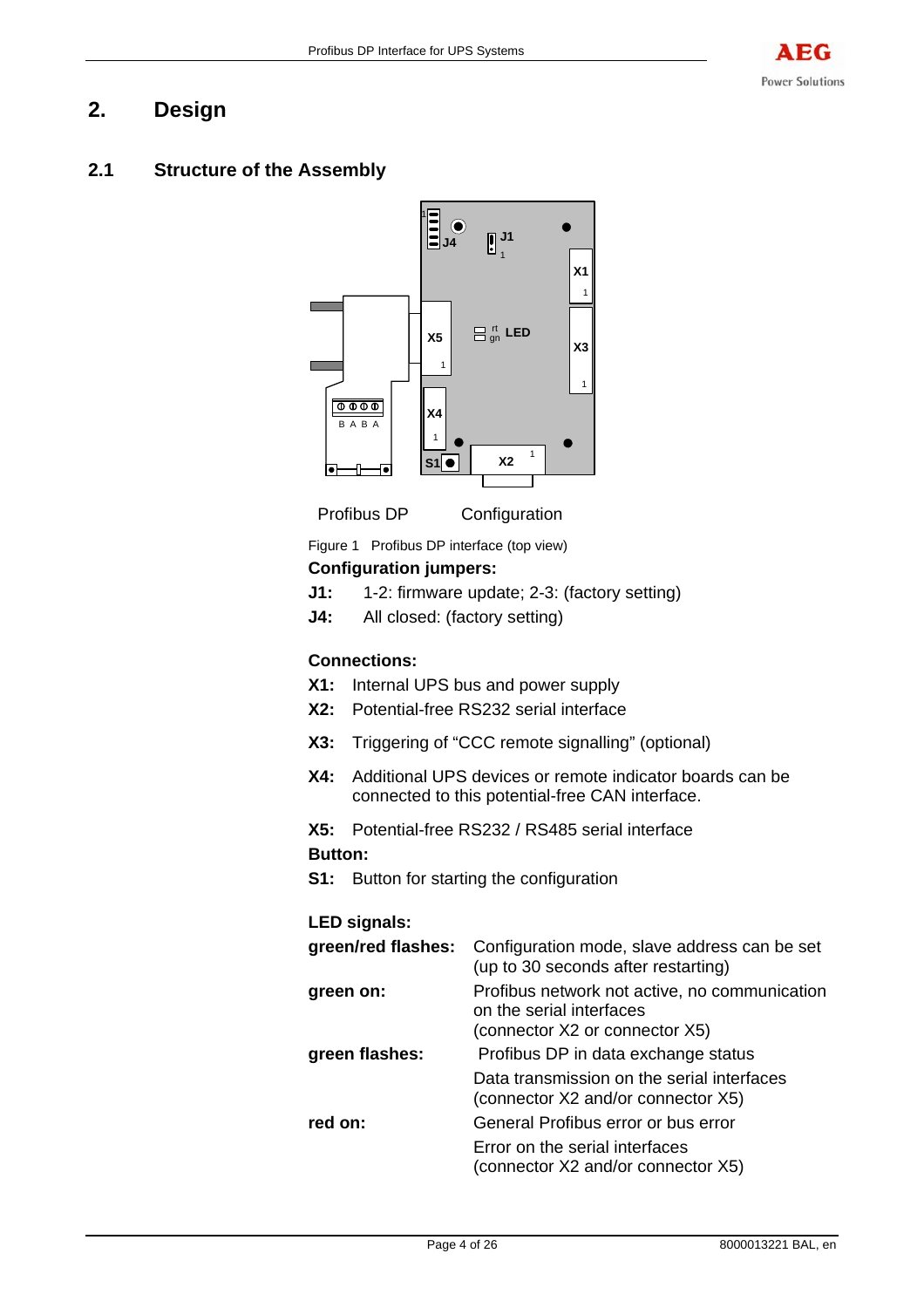**Interfaces X2 and X5:** 



Figure 4 Serial D-SUB connector X2/X5

## **X2: RS232 pin assignment for configuration**

| Pin number |            | Signal   Description                 |  |  |
|------------|------------|--------------------------------------|--|--|
|            |            | RxD   PC receiving data from the CCC |  |  |
|            |            | $TxD$   PC sending data to the CCC   |  |  |
| 5          | <b>GND</b> | Interface reference potential        |  |  |
| Housing    |            | <b>UPS</b> housing potential         |  |  |

## **X5: RS485 pin assignment for Profibus DP connection**

| Pin number |            | Signal   Description          |  |  |
|------------|------------|-------------------------------|--|--|
|            |            | Screen                        |  |  |
| 3          | в          | High data                     |  |  |
| 5          | <b>GND</b> | Interface reference potential |  |  |
| հ          |            | 5 V supply voltage            |  |  |
| 8          | Α          | Low data                      |  |  |
| Housing    |            | <b>UPS</b> housing potential  |  |  |

## **Interface X4:**



Figure 5 Connector X4

## **X4: CAN pin assignment for system expansion**

| Pin number | Signal   Description                |  |
|------------|-------------------------------------|--|
|            | GND   Interface reference potential |  |
|            | CANL Low data                       |  |
|            | CANH   High data                    |  |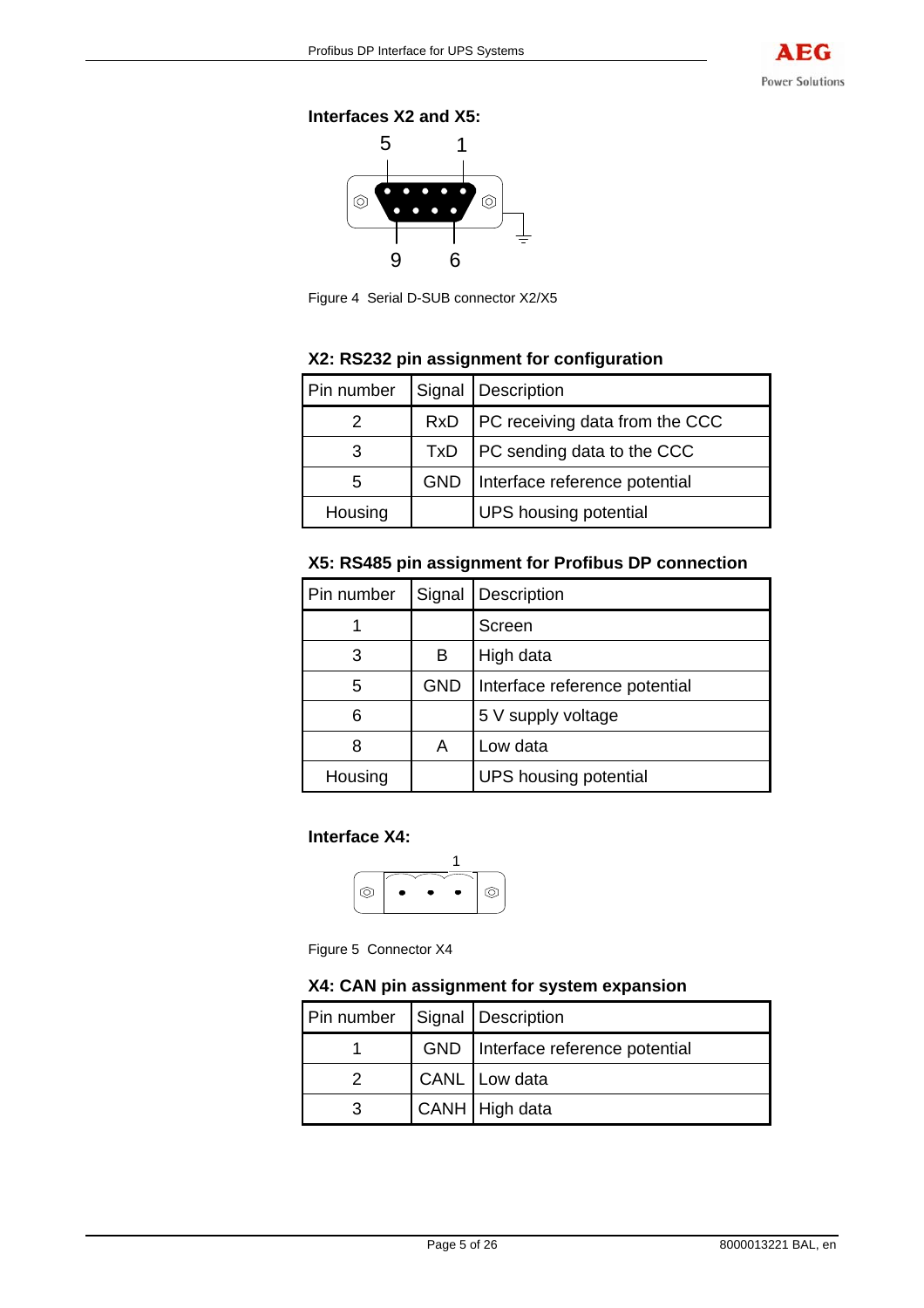# **2.2 Structure of Wiring**

## **RS485 bus line at X5:**

Connect the two RS485 wires of the data line to the bus interface connector. You must terminate the end of the bus by fitting the enclosed 120R resistor between connections A and B. The data bus is configured as follows:

| D-SUB 9-pin socket<br>(SCADA system) | D-SUB 9-pin male<br>(MultiCom) | Terminal<br>block<br>(signal) |
|--------------------------------------|--------------------------------|-------------------------------|
|                                      |                                |                               |
|                                      |                                |                               |

# **Screen connection of the RS485 bus line:**

**Shielding** is a means of weakening (attenuating) magnetic, electrical or electromagnetic interference fields.

Interference currents on line shields are dissipated to earth by means of the shield busbar that has a conductive connection to the housing. A low-impedance connection to the PE conductor is especially important to prevent these interference currents from themselves becoming a source of interference.

If possible, only use lines with a braided shield. The shield coverage should be at least 80%. Avoid using lines with a foil shield because tensile and compressive stresses applied when fastening the line can easily damage the foil, resulting in a reduction in the shielding effect.

Please bear the following points in mind when handling the screen:

- Use cable clips or shield terminal blocks made of metal to secure the braided shield. The clips must surround the shield and make good contact with it over a large area.
- Route the shield on a shield busbar directly from where the line enters the cubicle. Route the shield right up to the assembly; however, ensure that it does not make contact there!

You can achieve **effective interference suppression** in the highfrequency range **by connecting the shield at both ends**. **Therefore**, please **always** connect the shield **at both ends**. If there is a potential difference between the earthing points, however, an equalising current can flow along a shield that is connected at both ends. In this case, you should route an additional potential equalising line.

**By connecting the shield at one end**, you can **only attenuate the low frequencies**. You should **therefore** only connect the shield at one end **in exceptional circumstances, namely if**:

- potential differences exist and you cannot route a potential equalising line,
- foil shields (static shields) are used.

**On the UPS side**, you must connect the **line screen** to the **housing potential of the UPS unit** via the enclosed screen terminal block. Openings are provided in the plate of the UPS for installation in the connection room area. Remove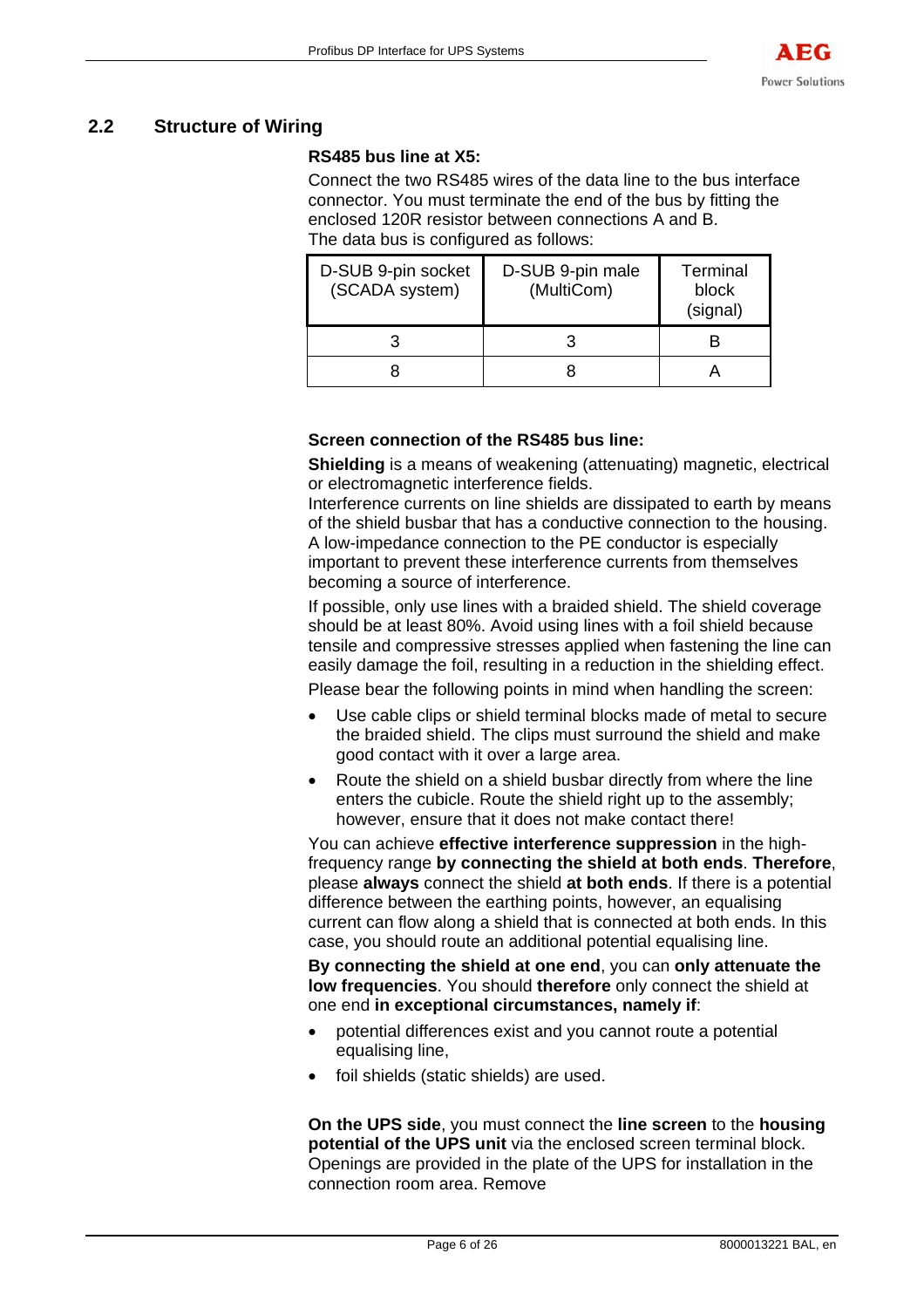

approximately 20 mm of the sheath at this point and fasten the line with the screen terminal block.

Ensure good contact between the terminal, the line screen and the UPS housing!





Figure 6 Shield connection

## **Configuration line for X2:**

The enclosed data line is required to configure the PC via the RS232 interface X2.

## **Controller Area Network (CAN) at X4**

Additional UPS units or remote panels can be connected to the potential-free CAN interface (refer to the Operating Instructions for the MultiCom interface for UPS units or the remote panel).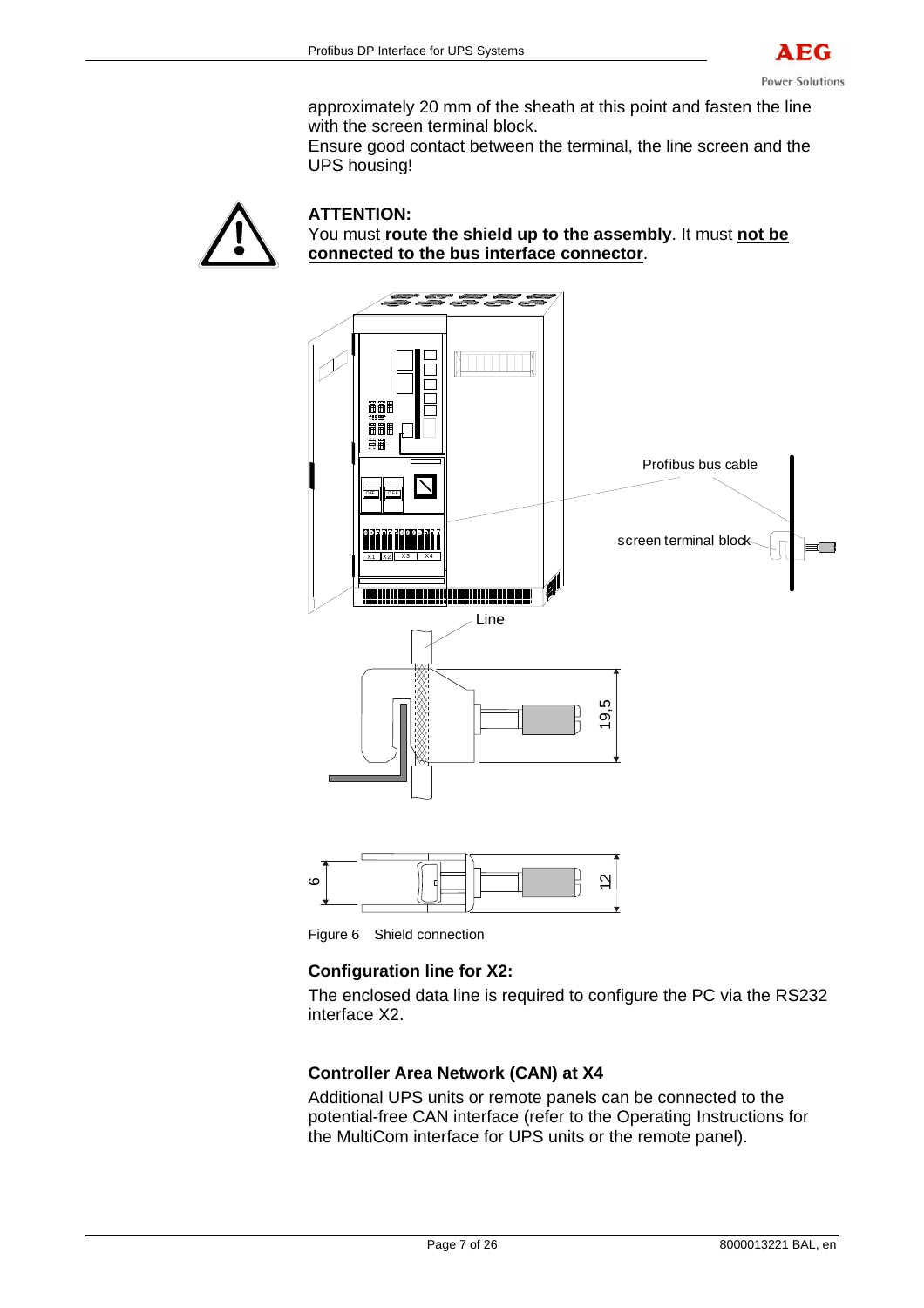# **3. Installation**

The Profibus DP interface can be installed when the unit is switched on. **Position A29** is reserved for the **Profibus DP interface**. This position is located on the pivot plate, directly behind the cubicle door. You can install one MultiCom interface and one Profibus DP interface simultaneously in some unit types. In this case, you must install the first assembly at position A29.1 and the additional Profibus DP interface at position A29.2. If only one position is available or if only one communication interface assembly is required, the Profibus DP interface must be installed at position A29.1.

Figure 2 shows a typical cubicle design. Please refer to the **operating instructions of your unit** for the **exact position** of A29.



Figure 2 System / pivot plate arrangement of the UPS (example)

# **A29.1: MultiCom interface or Profibus DP interface A29.2: Profibus DP interface**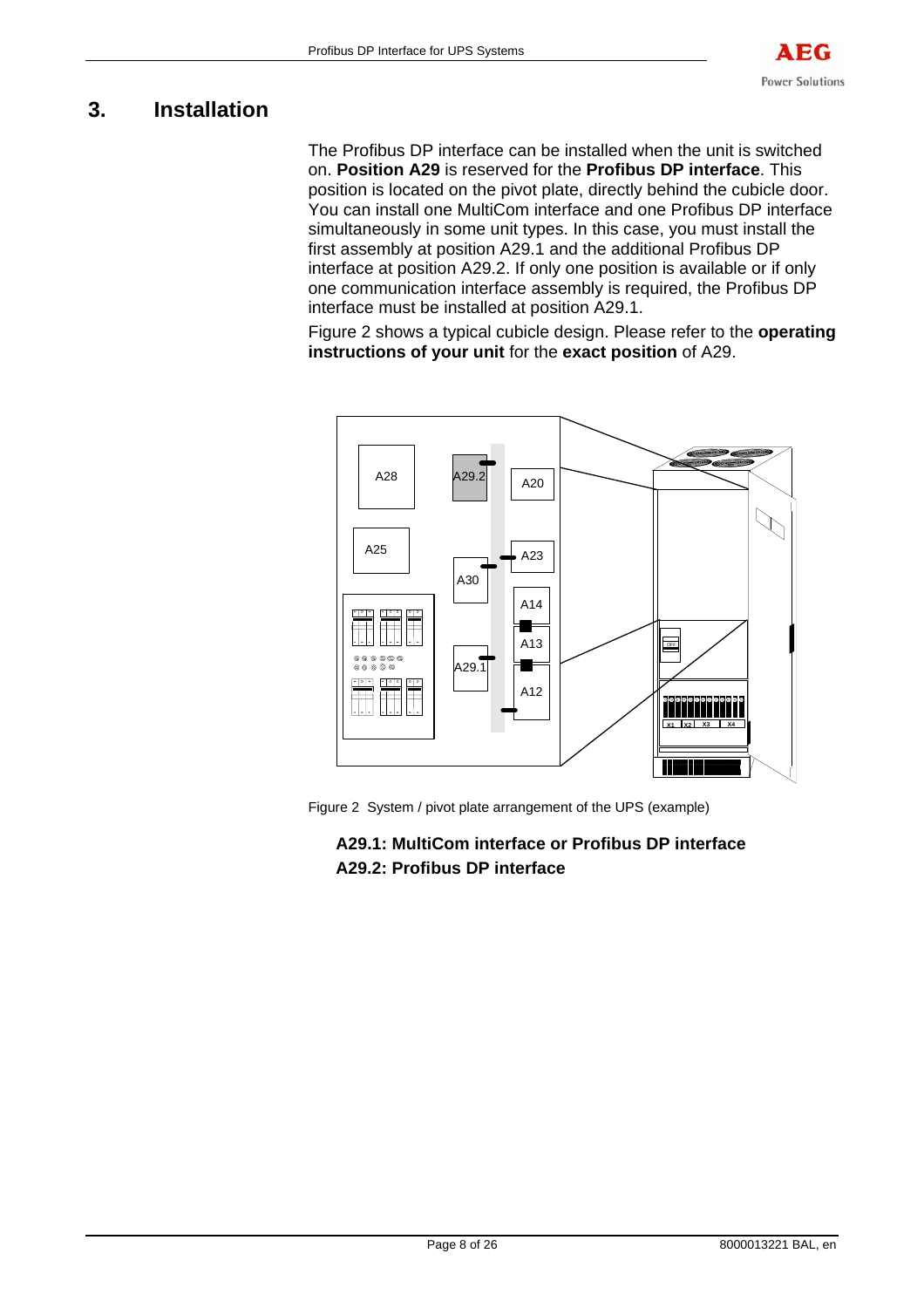

### **Uninstalling old printed circuit boards:**

• If only one communication assembly is required and an old communication assembly (e.g. an RS232 bridge) that is no longer required is already inserted at position A29.1, you must uninstall this printed circuit board. Disconnect connector X1 from this PCB, then uninstall the PCB.

If you still need the PCB at position A29.1, you must install the Profibus DP interface at position A29.2.

# **To install:**



Figure 3 Printed circuit board attachments (top view)

- Insert the three plastic PCB holders and screw the metal spacer bolts into the holes at position A29 (assuming they are not already screwed in).
- Attach assembly A29 to the PCB holders. When doing this, make sure connector X1 is pointing towards the cable duct.
- Screw the fourth PCB holder tight on the spacer bolts. This causes the data line screen to be earthed.
- Now carefully open the cable duct.



# **ATTENTION:**

**When working on the cable duct, it is essential to proceed with caution since there is nominal voltage (230 V) at the green CombiCon connectors when the unit is supplied with power!** 

- Plug the 10-pin flat-ribbon cable (labelled A29-X1) into connector X1 of the Profibus DP interface.
- The Profibus DP interface is ready.
- Close the cable duct.
- Install the Profibus line at X5.
- Fasten the control and signal lines using cable tie holders.
- The installation is now complete.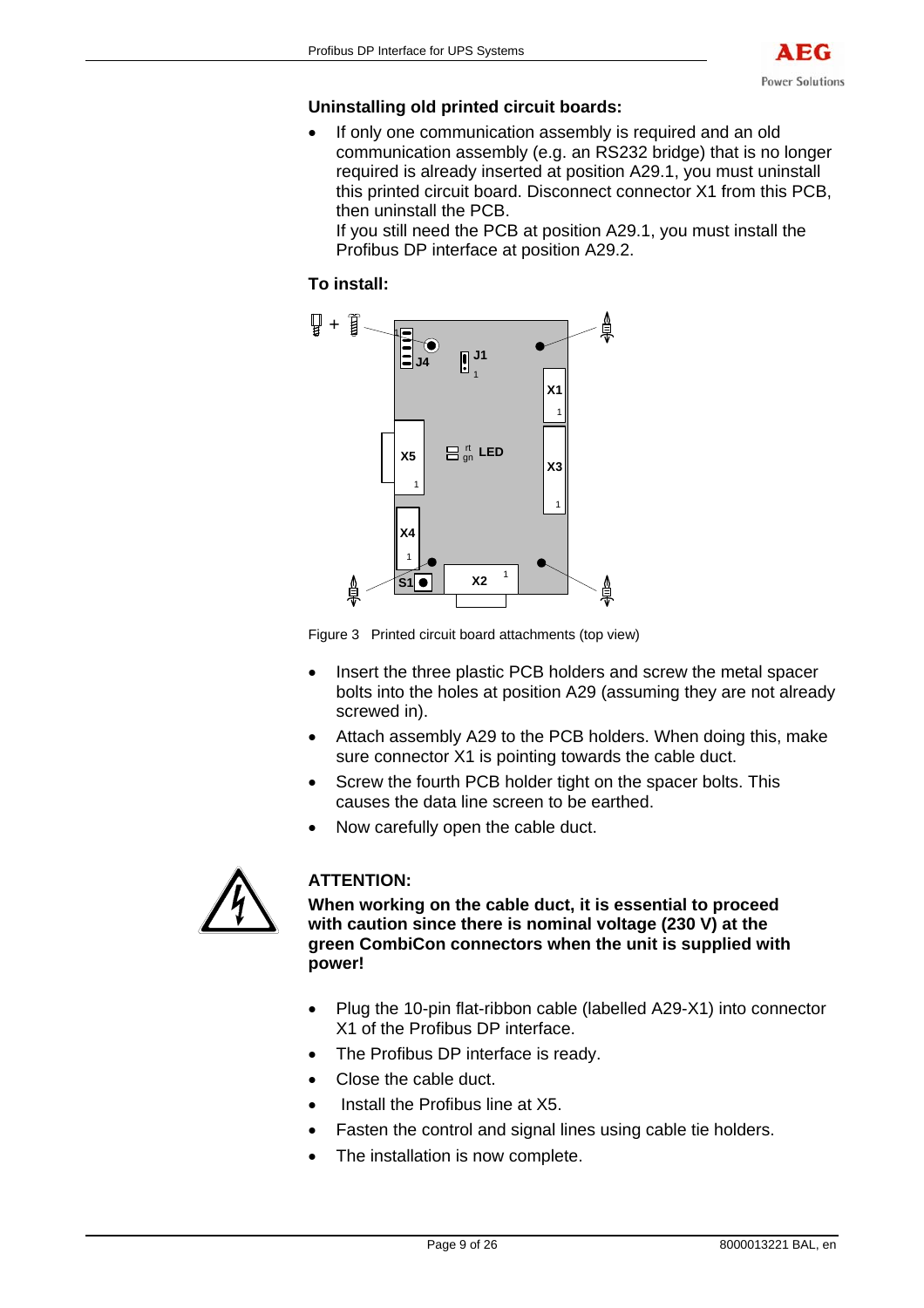

# **4. Configuration**

When you configure the Profibus DP slave, you simply need to **set** your **Profibus address**. The Profibus DP interface has an autobaud detection function, i.e. the transmission rate is automatically specified by the Profibus DP master.

For this configuration, you must connect the **PC** to the **Profibus DP interface** (X2) via the enclosed **data cable** and **start** a **terminal program**, e.g. Hyperterminal, on the PC.

# **Setting the terminal program:**

**Data transmission:** COMx, 9600 baud / 8 data bits / 1 stop bit

No parity / no protocol

### **Terminal emulation:** VT100

You can then **start the configuration by pressing the "S1" button** on the Profibus DP interface. Ensure that no communication took place via the X2/X5 interface for at least 10 seconds previously. Initiation of the configuration is displayed by the two **LEDs flashing** on the interface and the following display on the terminal:

## **"PRESS <CR> FOR CONFIGURATION WHILE LED IS FLASHING**"

The **configuration starts** provided you **press the <ENTER> key** (<CR>) **within 30 seconds**. The configuration main menu is opened:

| VT100 COM1 - HyperTerminal                                                                                                                                                                                                                                                                                                                                                      |       |                                      |                   |
|---------------------------------------------------------------------------------------------------------------------------------------------------------------------------------------------------------------------------------------------------------------------------------------------------------------------------------------------------------------------------------|-------|--------------------------------------|-------------------|
| <u>Datei Bearbeiten Ansicht An</u> rufen Üb <u>e</u> rtragung <u>?</u>                                                                                                                                                                                                                                                                                                          |       |                                      |                   |
| $\frac{1}{2}$<br>ੋ∎∆∐ਲ                                                                                                                                                                                                                                                                                                                                                          | 图     |                                      |                   |
| * A E G Power Supply Systems<br>*** MultiCom-CONFIGURATION ************ V.:PP1MC50G.D00<br><1> : X2 data transmission<br><3> : X2 data protocol<br><4> : X5 data protocol<br><5>: X4 data protocol<br>$\leq 6$ : X3 remote signalling<br>$\langle i \rangle$ : System information<br>: MCC factory settings<br><cr> : Save all settings and finish<br/><esc>: Cancel</esc></cr> |       |                                      |                   |
| к. В. І<br>*********                                                                                                                                                                                                                                                                                                                                                            |       | ************************************ |                   |
|                                                                                                                                                                                                                                                                                                                                                                                 |       |                                      |                   |
| Verbunden 00:01:24                                                                                                                                                                                                                                                                                                                                                              | VT100 | 9600 8-N-1                           | RF<br><b>GROS</b> |

Figure 7 Configuration main menu

If the configuration does not start, you must wait for 10 seconds and repeat the procedure. Make sure that no data is received via the X2/X5 interfaces during this time.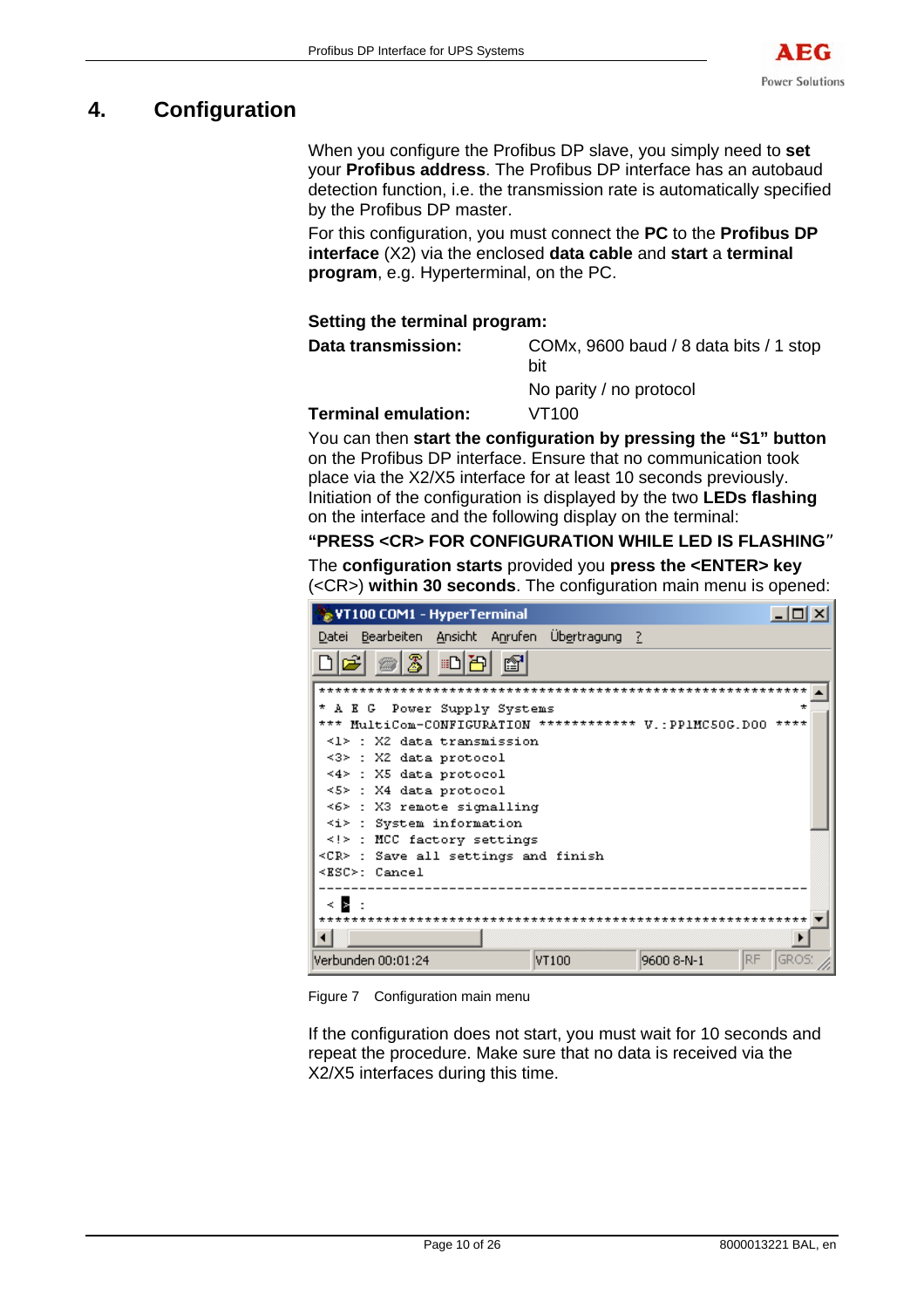

Press the following key in the **main menu**:

- **<CR>** to **save** the set **values**, exit the configuration **and activate** the **MultiCom interface**.
- **<ESC>** to **cancel** the configuration.
- **<1>** to access the **data transmission configuration**.
- **<3-5>** to access the **data protocol configuration**.
- **<6>** to access the **Remote signalling configuration**.
- **<i>** to show the **system properties**.

The possible keyboard actions are shown in the menu in "< >".

The following **special keys** can be used in all menus:

- <**CR**>: **C**arriage **r**eturn- (↵) or ENTER key
- <**ESC**>: **Esc**ape key
- <**TAB**>: **Tab**ulator (→) key
- <**BS**>: **B**ack**s**pace (←) or Rubout key
- < >: Space bar

### **X5 data protocol configuration**

To access the **X5 data protocol configuration**, you must **press <4> in the main menu**. This opens the Profibus DP configuration window:

| $ \ln  x $<br>VT100 COM1 - HyperTerminal                                                                 |  |  |  |  |  |
|----------------------------------------------------------------------------------------------------------|--|--|--|--|--|
| Datei Bearbeiten Ansicht Anrufen Übertragung ?                                                           |  |  |  |  |  |
| c 03 08<br>- 197                                                                                         |  |  |  |  |  |
| ÷<br>* A E G Power Supply Systems                                                                        |  |  |  |  |  |
| *** MultiCom-CONFIGURATION ************ V.: PPIMC50G.DOO ****<br>>>> X5 DATA PROTOCOL -> PROFIBUS-DP <<< |  |  |  |  |  |
|                                                                                                          |  |  |  |  |  |
| $\langle 1 \rangle$ : Address 1<br>: PROFIBUS factory settings                                           |  |  |  |  |  |
| <cr> : Return</cr>                                                                                       |  |  |  |  |  |
| <esc>: Cancel</esc>                                                                                      |  |  |  |  |  |
| k B :                                                                                                    |  |  |  |  |  |
| **************************************                                                                   |  |  |  |  |  |
| IRF.<br>GROS<br>Verbunden 00:07:35<br>9600 8-N-1<br>VT100                                                |  |  |  |  |  |

Figure 8 X5 data protocol configuration menu

### **Press one of the following keys in the "X5 Data Protocol" menu:**

- **<1>** to set the Profibus DP address.
- **<!>** to **load** the **factory setting**.
- **<CR>** to **accept** the set **values**. The configuration is finished and the main menu is opened again.
- **<ESC>** to **cancel** the configuration. This opens the main menu.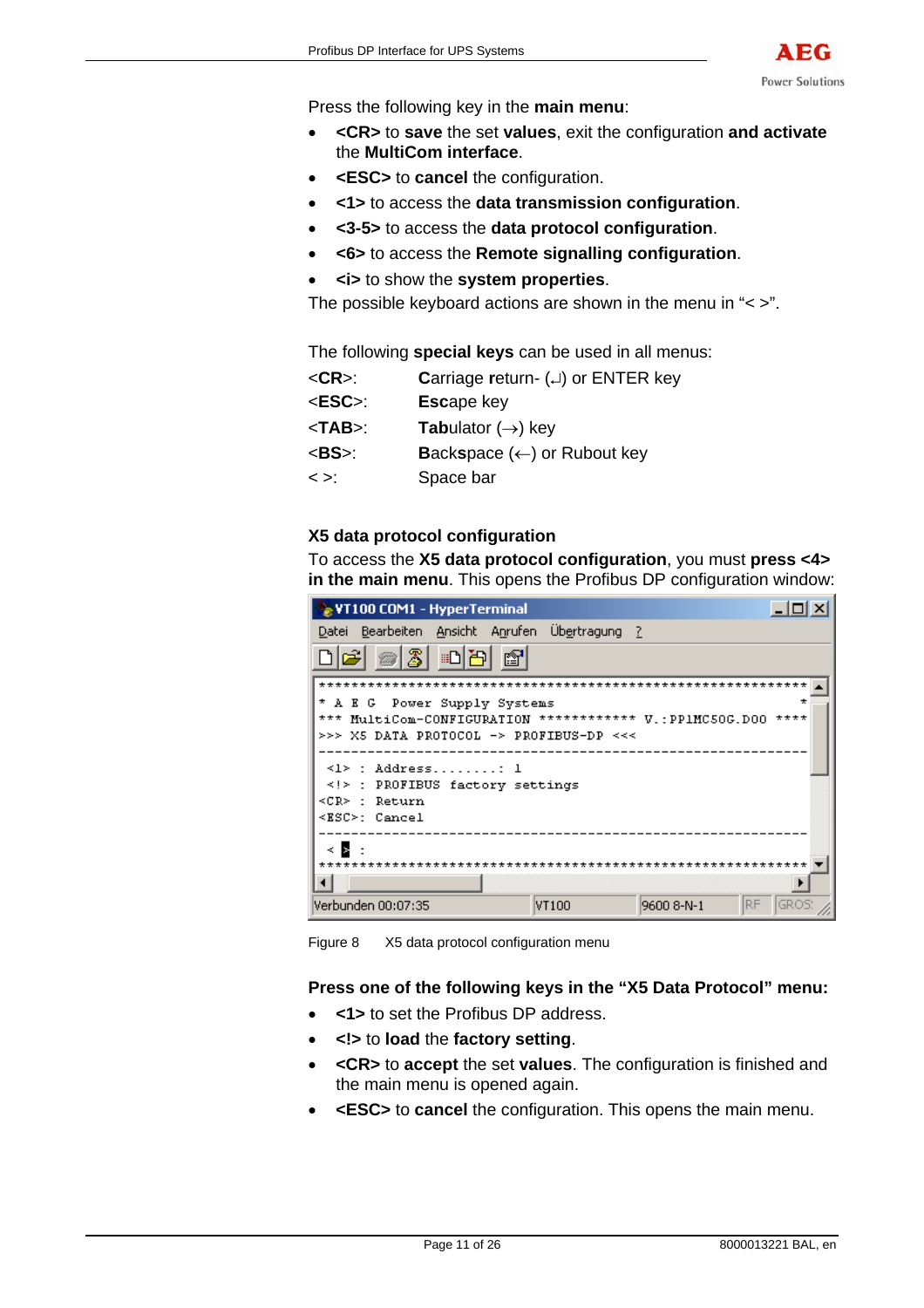# **5. UPS Unit Profile**

# **5.1 General**

Every standardised Profibus DP master can exchange data with the Profibus DP interface. After the parameters have been set, the master must send a configuration message to the corresponding slave. The configuration message provides the slave with information about the length of the output data as well as the baud rate parameters. The user assembles the configuration message in the project planning tool. To do this, you must load the GSD file in your project planning tool and select a module (equivalent to the UPS unit type).

You can **download** the **GSD file from** the AEG SVS Power Supply Systems GmbH **homepage**.

Homepage: **http://www.aegps.com**

In the UPS profile, the following **data types** are used:

**BYTE** is either an 8-bit integer between 0 and 255 or a bit-coded number where each bit indicates a status.

**WORD** is a 16-bit integer between 0 and 65535 (0xFFFF). The value to be displayed is a number between 0 and 65535. The value is sent in the sequence High byte/Low byte.

**WORD10** is a 16-bit integer between 0 and 65535. The value to be displayed is a number between 0.0 and 6553.5. The number transmitted must be divided by 10 to obtain this value. The value is sent in the sequence HIGH byte / LOW byte.

The modules in the **GSD file** support the following **unit types**:

- **UPS 3in 3out ( +LifeCheck) ( +AUX)**  UPS units with a three-phase input and a three-phase output
- **UPS 3in 1out ( +LifeCheck) ( +AUX)**  UPS units with a three-phase input and a single-phase output
- **Inverter 3out ( +Lifecheck) ( +AUX)** Inverters with 3-phase output
- **Inverter 1out ( +Lifecheck) ( +AUX)** Inverters with single-phase output
- **Converter 3out ( +Lifecheck)** Converters with 3-phase output
- **Converter 1out ( +Lifecheck)** Converters with single-phase output

**(+LifeCheck:** with additional LifeCheck toggle bit)

**(+AUX:** with additional user-defined auxiliary messages)

The following **abbreviations** are used:

- "**O**"**:** Optional
- **A:** Alarm, fault or error that causes the assembly to be deactivated
- **W:** Warning, self-acknowledging fault
- **I:** Information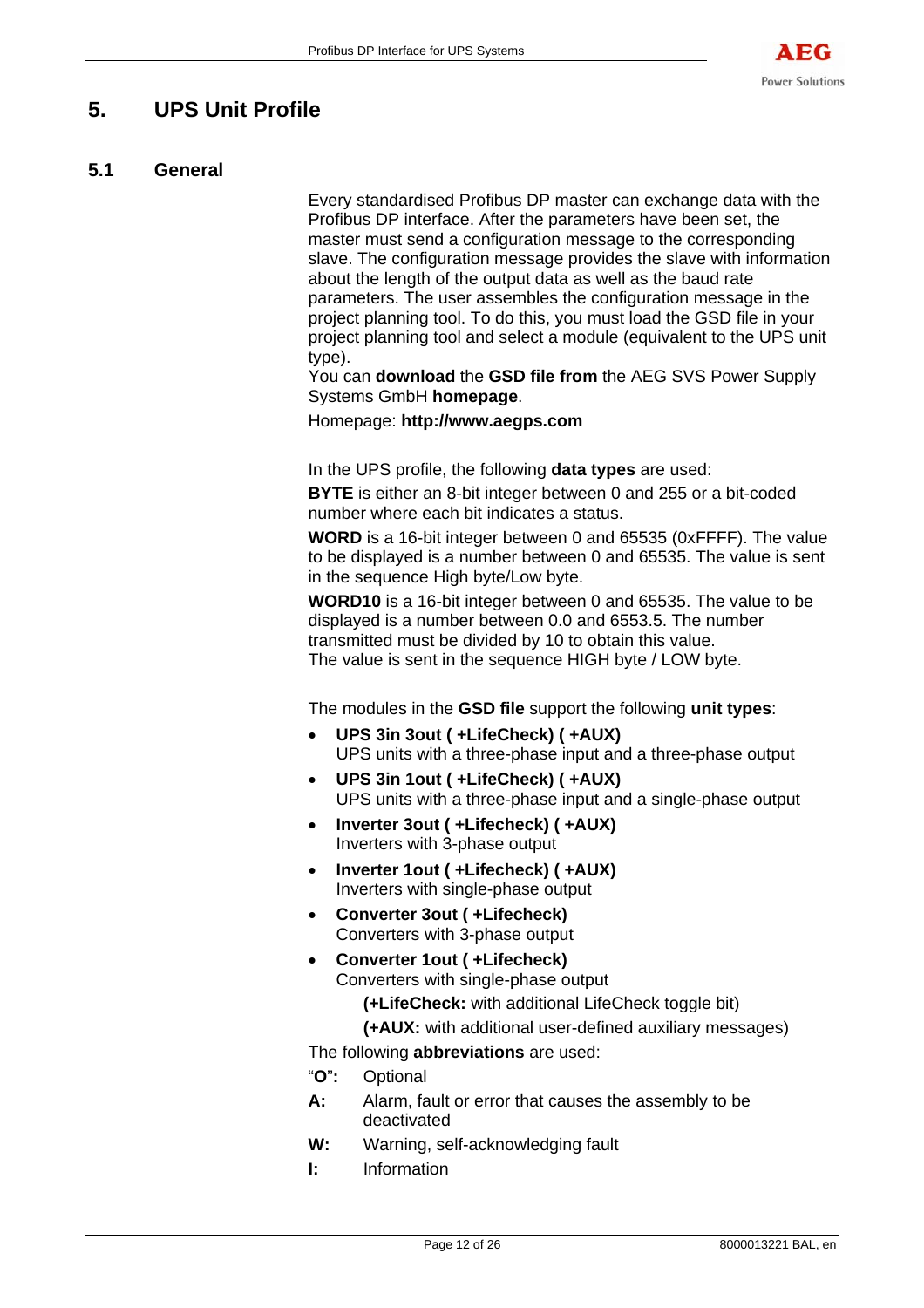

# **5.2 Unit Profile of a Three-Phase UPS GSD file: UPS 3in 3out (+LifeCheck) (+AUX)**

### **Status:**

| Index | Bit no.: | Type        | <b>Name</b>      | <b>Description</b>                                                                                                                            |     |
|-------|----------|-------------|------------------|-----------------------------------------------------------------------------------------------------------------------------------------------|-----|
| 0     | $3-0$    | <b>BYTE</b> | <b>UPSStatus</b> | <b>UPS</b> status:<br>1=Normal Operation<br>2=Bypass Operation<br>3=Battery operation<br>4=Ecomode<br>6=Deactivation is imminent<br>$7 = Off$ | "O" |

| A1411113.<br><b>Index</b> | Bit no.:       | <b>Type</b> | <b>Name</b>             | <b>Description</b>                      |  |
|---------------------------|----------------|-------------|-------------------------|-----------------------------------------|--|
| 1                         | 0              | <b>BYTE</b> | NonCriticalFault        | W: Collective warning                   |  |
|                           | 1              | <b>BYTE</b> | CriticalFault           | A: Collective alarm                     |  |
|                           | $\overline{2}$ | <b>BYTE</b> | Input1Active            | "O"<br>W: Freely progr. input at A13/14 |  |
|                           | 3              | <b>BYTE</b> | Input2Active            | "O"<br>W: Freely progr. input at A13/14 |  |
|                           | 4              | <b>BYTE</b> | Input3Active            | "O"<br>W: Freely progr. input at A13/14 |  |
|                           | 5              | <b>BYTE</b> | EmergencySwitchOff      | "O"<br>A: UPS output off                |  |
|                           | 7              | <b>BYTE</b> | <b>DouCanFault</b>      | W: DOU CAN fault                        |  |
| $\overline{c}$            | 0              | <b>BYTE</b> | MainsFault              | W: Rectifier/bypass mains fault         |  |
|                           | 1              | <b>BYTE</b> | <b>RectifierWarning</b> | W: Rectifier warning                    |  |
|                           | $\overline{c}$ | <b>BYTE</b> | <b>RectifierFault</b>   | A: Rectifier fault                      |  |
|                           | 3              | <b>BYTE</b> | BatteryAlarm            | A: Battery fault                        |  |
|                           | 4              | <b>BYTE</b> | InverterWarning         | W: Inverter warning                     |  |
|                           | 5              | <b>BYTE</b> | <b>InverterFault</b>    | W: Inverter fault                       |  |
|                           | 6              | <b>BYTE</b> | SBSWarning              | W: Bypass warning                       |  |
|                           | $\overline{7}$ | <b>BYTE</b> | <b>SBSFault</b>         | A: Bypass fault                         |  |
| $\mathbf{3}$              | 0              | <b>BYTE</b> | EqualisingCharge        | I: Charger status - equalising charging |  |
|                           | 1              | <b>BYTE</b> | Charge                  | I: Charger status - charging            |  |
|                           | $\overline{2}$ | <b>BYTE</b> | TrickleCharge           | I: Charger status - trickle charging    |  |
|                           | 3              | <b>BYTE</b> | <b>GenSetOperation</b>  | I: Charger status: Em. power supply "O" |  |
|                           | 4              | <b>BYTE</b> | BattTemp.SensFault      | "O"<br>W: Battery temp. sensor          |  |
|                           | 5              | <b>BYTE</b> | BatteryTemp.TooHigh     | "O"<br>W: Battery temp. too high        |  |
|                           | 6              | BYTE        | CircuitBreaker          | "О"<br>W: Circuit-breaker tripped       |  |
|                           | $\overline{7}$ | <b>BYTE</b> | <b>BatteryWarning</b>   | W: Battery warning                      |  |
| $\overline{4}$            | 0              | <b>BYTE</b> | BatteryLow              | W: Battery undervoltage                 |  |
|                           | 1              | <b>BYTE</b> | Overload                | W: Inverter overload                    |  |
|                           | $\overline{c}$ | <b>BYTE</b> | FanFault                | W: Fan fault                            |  |
|                           | 3              | <b>BYTE</b> | Overload                | A: Inverter overload                    |  |
|                           | 4              | <b>BYTE</b> | ShortCircuit            | A: Inverter short-circuit               |  |
|                           | 5              | <b>BYTE</b> | DcUnderVoltage          | A: Inverter DC undervoltage             |  |
|                           | 6              | <b>BYTE</b> | DcOverVoltage           | A: Inverter DC overvoltage              |  |
|                           | 7              | <b>BYTE</b> | PowerStackOverTemp      | A: Inverter stack fault                 |  |
| 5                         | 0              | <b>BYTE</b> | SBSReady                | I: Bypass ready                         |  |
|                           | 1              | <b>BYTE</b> | <b>SBSMainsFault</b>    | W: Bypass mains fault                   |  |
|                           | $\overline{c}$ | <b>BYTE</b> | SBSBlocked              | W: Bypass blocked                       |  |
| 6                         | 0              | <b>BYTE</b> | RectifierOn             | I: Rectifier on                         |  |
|                           | 1              | <b>BYTE</b> | InverterOn              | I: Inverter on                          |  |
|                           | $\overline{c}$ | <b>BYTE</b> | <b>SBSOn</b>            | I: Bypass on                            |  |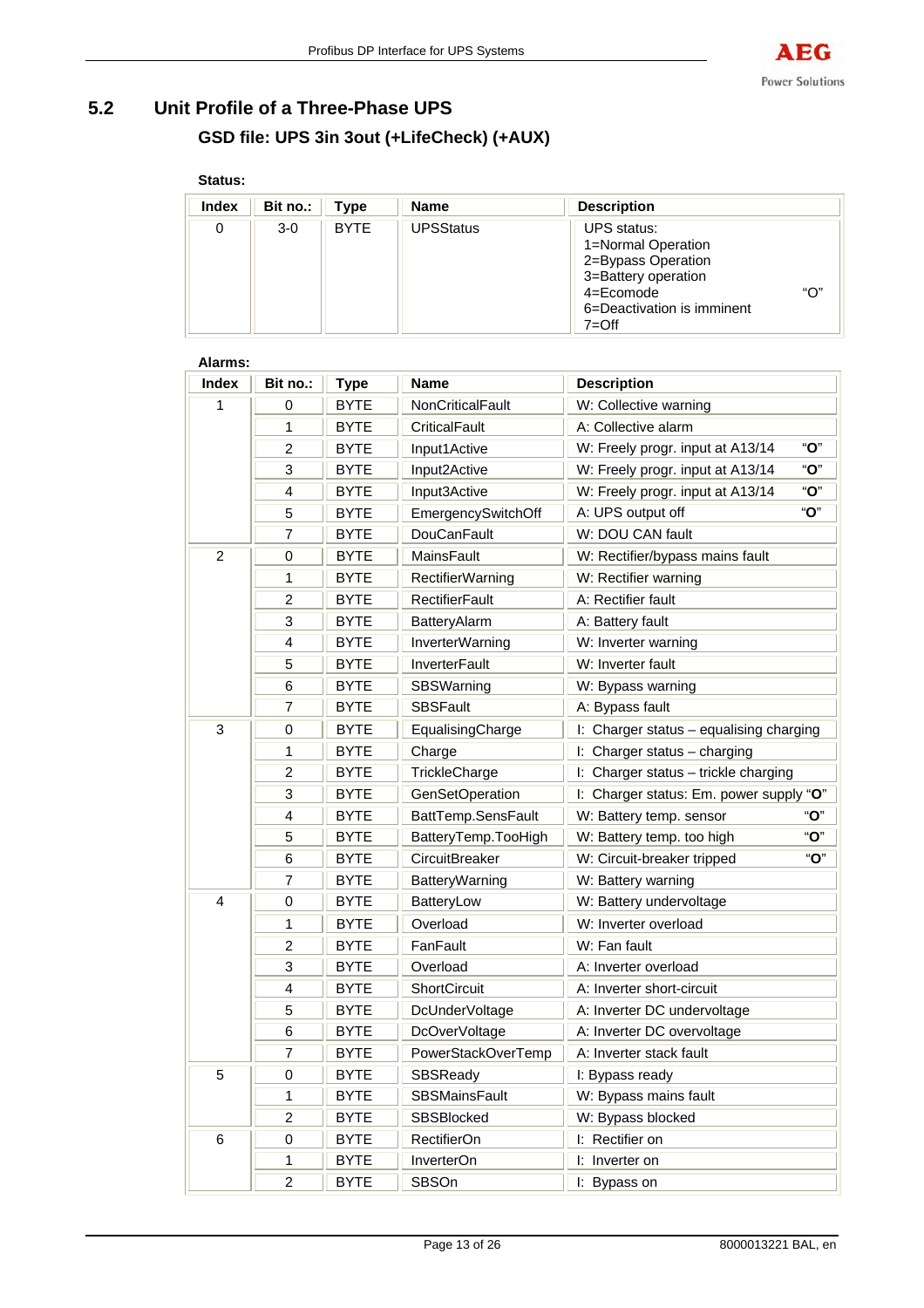# **GSD file: UPS 3in 3out (+LifeCheck) (+AUX)**

#### **Measured values**

#### **Rectifier mains:**

| <b>Index</b> | Bit no.: | Type        | <b>Name</b>     | Value range     |
|--------------|----------|-------------|-----------------|-----------------|
|              | $15-0$   | WORD10      | RectMainsFreq.  | $0.0 - 99.0$ Hz |
|              | 15-0     | <b>WORD</b> | RectMainsVoltL1 | $0 - 999 V$     |
| 11           | 15-0     | <b>WORD</b> | RectMainsVoltL2 | $0 - 999 V$     |
| 13           | $15-0$   | <b>WORD</b> | RectMainsVoltL3 | $0 - 999 V$     |

### **Bypass mains:**

| Index | Bit no.: | Type        | <b>Name</b>    | Value range     |
|-------|----------|-------------|----------------|-----------------|
| 15    | $15-0$   | WORD10      | SBSMainsFreg.  | $0.0 - 99.9$ Hz |
| 17    | $15-0$   | <b>WORD</b> | SBSMainsVoltL1 | $0 - 999 V$     |
| 19    | $15-0$   | <b>WORD</b> | SBSMainsVoltL2 | $0 - 999 V$     |
| 21    | 15-0     | <b>WORD</b> | SBSMainsVoltL3 | $0 - 999 V$     |

#### **Battery values:**

| Index | Bit no.: | Туре        | <b>Name</b>            | Value range             |
|-------|----------|-------------|------------------------|-------------------------|
| 23    | $15 - 0$ | <b>WORD</b> | BatteryVoltage         | $0 - 999 V$             |
| 25    | $15-0$   | WORD10      | <b>BatteryCurrent</b>  | $+0.0 - 3000.0 A$       |
| 27    | $15-0$   | WORD10      | AutonomyTime           | $0.0 - 999.0$ min       |
| 29    | $15-0$   | <b>WORD</b> | <b>BatteryCapacity</b> | $0 - 100 \%$            |
| 31    | $15 - 0$ | WORD10      | BatteryTemperature     | "О"<br>$+0.0 - 99.9$ °C |

### **UPS output:**

| <b>Index</b> | Bit no.: | <b>Type</b> | <b>Name</b>     | Value range       |
|--------------|----------|-------------|-----------------|-------------------|
| 33           | $15 - 0$ | WORD10      | OutputFreq.     | $0.0 - 99.0$ Hz   |
| 35           | $15 - 0$ | <b>WORD</b> | OutputVoltageL1 | $0 - 999 V$       |
| 37           | $15-0$   | <b>WORD</b> | OutputLoadL1    | $0 - 100 \%$      |
| 39           | $15 - 0$ | <b>WORD</b> | OutputCurrentL1 | $0 - 9999A$       |
| 41           | $15 - 0$ | WORD10      | OutputPowerL1   | $0.0 - 1000.0$ kW |
| 43           | $15-0$   | <b>WORD</b> | OutputVoltageL2 | $0 - 999 V$       |
| 45           | $15 - 0$ | <b>WORD</b> | OutputLoadL2    | $0 - 100 \%$      |
| 47           | $15-0$   | <b>WORD</b> | OutputCurrentL2 | $0 - 9999A$       |
| 49           | $15-0$   | WORD10      | OutputPowerL2   | $0.0 - 1000.0$ kW |
| 51           | $15 - 0$ | <b>WORD</b> | OutputVoltageL3 | $0 - 999 V$       |
| 53           | $15-0$   | <b>WORD</b> | OutputLoadL3    | $0 - 100 \%$      |
| 55           | $15-0$   | <b>WORD</b> | OutputCurrentL3 | $0 - 9999A$       |
| 57           | $15-0$   | WORD10      | OutputPowerL3   | $0.0 - 1000.0$ kW |

# **(+ LifeCheck) (Only modules with LifeCheck):**

| Index | ` no<br>ы | vpe | Name          | Value range                                    |
|-------|-----------|-----|---------------|------------------------------------------------|
| ວະ    |           |     | `heck<br>ite( | Bit $0-$<br><sup>1</sup> toggled 1x per minute |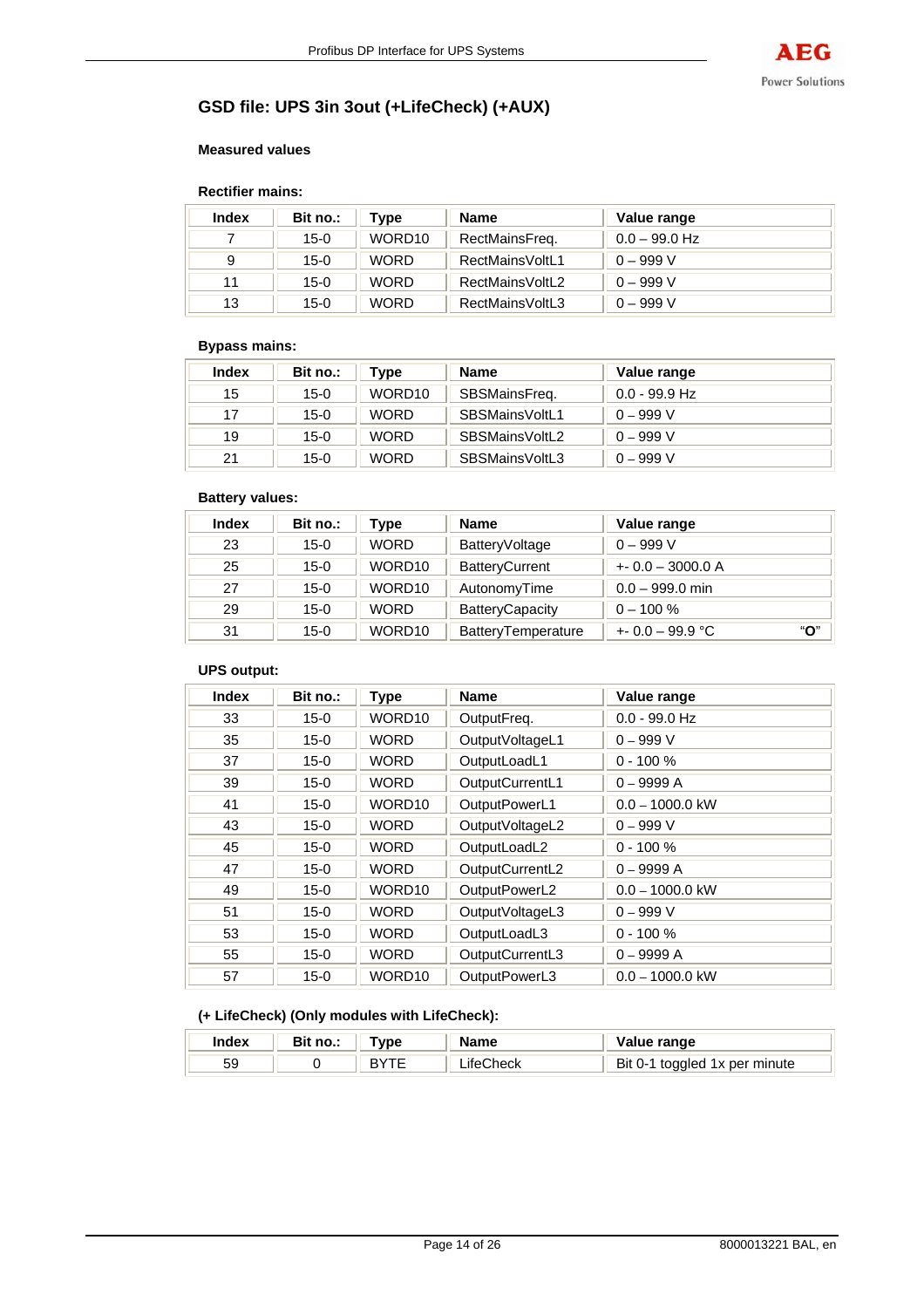

| Index | Bit no.:       | <b>Type</b> | <b>Name</b>           | <b>Description</b>                       |
|-------|----------------|-------------|-----------------------|------------------------------------------|
| 60    | 0              | <b>BYTE</b> | <b>AUX1-Rectifier</b> | User-defined signal 1 from rectifier "O" |
|       | 1              | <b>BYTE</b> | <b>AUX2-Rectifier</b> | User-defined signal 2 from rectifier "O" |
|       | $\overline{2}$ | <b>BYTE</b> | <b>AUX3-Rectifier</b> | User-defined signal 3 from rectifier "O" |
|       | 3              | <b>BYTE</b> | <b>AUX4-Rectifier</b> | User-defined signal 4 from rectifier "O" |
|       | 4              | <b>BYTE</b> | <b>AUX5-Rectifier</b> | User-defined signal 5 from rectifier "O" |
|       | 5              | <b>BYTE</b> | <b>AUX6-Rectifier</b> | User-defined signal 6 from rectifier "O" |
|       | $\overline{7}$ | <b>BYTE</b> | <b>AUX7-Rectifier</b> | User-defined signal 7 from rectifier "O" |
| 61    | 0              | <b>BYTE</b> | AUX1-Inverter         | User-defined signal 1 from inverter "O"  |
|       | 1              | <b>BYTE</b> | AUX2-Inverter         | User-defined signal 2 from inverter "O"  |
|       | $\overline{2}$ | <b>BYTE</b> | AUX3-Inverter         | User-defined signal 3 from inverter "O"  |
|       | 3              | <b>BYTE</b> | AUX4-Inverter         | User-defined signal 4 from inverter "O"  |
|       | 4              | <b>BYTE</b> | AUX5-Inverter         | User-defined signal 5 from inverter "O"  |
|       | 5              | <b>BYTE</b> | AUX6-Inverter         | User-defined signal 6 from inverter "O"  |
|       | $\overline{7}$ | <b>BYTE</b> | AUX7-Inverter         | User-defined signal 7 from inverter "O"  |
| 62    | 0              | <b>BYTE</b> | AUX1-SBS              | User-defined signal 1 from bypass "O"    |
|       | 1              | <b>BYTE</b> | AUX2-SBS              | User-defined signal 2 from bypass "O"    |
|       | $\overline{2}$ | <b>BYTE</b> | AUX3-SBS              | User-defined signal 3 from bypass "O"    |
|       | 3              | <b>BYTE</b> | AUX4-SBS              | User-defined signal 4 from bypass "O"    |
|       | 4              | <b>BYTE</b> | AUX5-SBS              | User-defined signal 5 from bypass "O"    |
|       | 5              | <b>BYTE</b> | AUX6-SBS              | User-defined signal 6 from bypass "O"    |
|       | $\overline{7}$ | <b>BYTE</b> | AUX7-SBS              | User-defined signal 7 from bypass "O"    |

# **( +AUX) Auxiliary signals (for units with customisable signals):**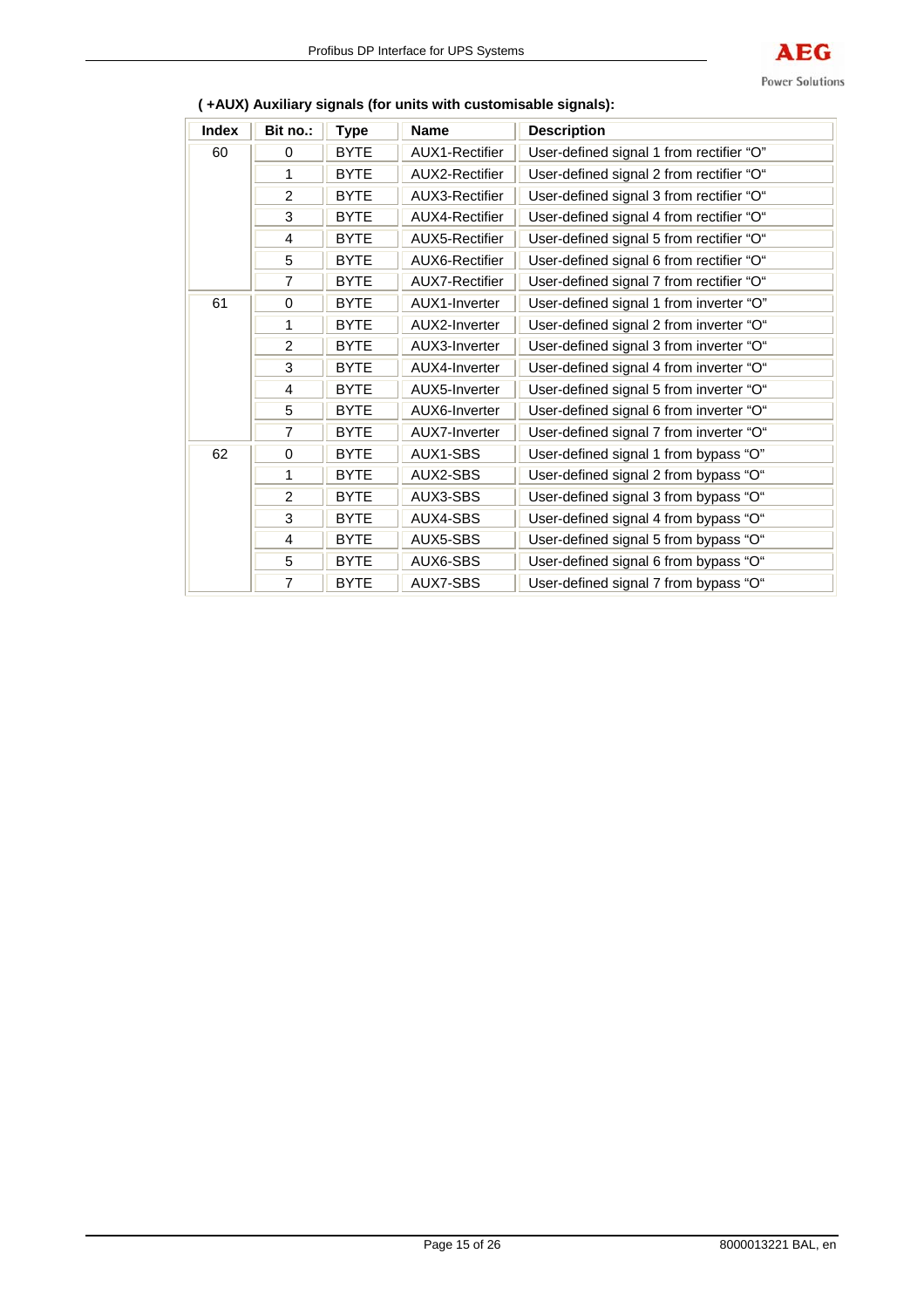# **5.3 Unit Profile of a Single-Phase UPS GSD file: UPS 3in 1out (+LifeCheck) (+AUX)**

# **Status:**

| <b>Index</b> | Bit no.: | Type        | <b>Name</b>      | <b>Description</b>                                                                                                                                 |     |
|--------------|----------|-------------|------------------|----------------------------------------------------------------------------------------------------------------------------------------------------|-----|
| 0            | $3-0$    | <b>BYTE</b> | <b>UPSStatus</b> | <b>UPS</b> status:<br>1=Normal Operation<br>2=Bypass Operation<br>3=Battery operation<br>$4 = E$ comode<br>6=Deactivation is imminent<br>$7 = Off$ | "በ" |

| <b>Index</b>   | Bit no.:       | <b>Type</b> | <b>Name</b>                                                 | <b>Description</b>                          |
|----------------|----------------|-------------|-------------------------------------------------------------|---------------------------------------------|
| 1              | 0              | <b>BYTE</b> | NonCriticalFault                                            | W: Collective warning                       |
|                | 1              | <b>BYTE</b> | CriticalFault                                               | A: Collective alarm                         |
|                | $\overline{c}$ | <b>BYTE</b> | Input1Active                                                | "O"<br>W: Freely progr. input at A13/14     |
|                | 3              | <b>BYTE</b> | Input2Active                                                | " $O$ "<br>W: Freely progr. input at A13/14 |
|                | $\overline{4}$ | <b>BYTE</b> | Input3Active                                                | "O"<br>W: Freely progr. input at A13/14     |
|                | 5              | <b>BYTE</b> | EmergencySwitchOff                                          | "O"<br>A: UPS output off                    |
|                | $\overline{7}$ | <b>BYTE</b> | <b>DouCanFault</b>                                          | W: DOU CAN fault                            |
| $\overline{2}$ | 0              | <b>BYTE</b> | <b>MainsFault</b>                                           | W: Rectifier/bypass mains fault             |
|                | 1              | <b>BYTE</b> | <b>RectifierWarning</b>                                     | W: Rectifier warning                        |
|                | $\overline{c}$ | <b>BYTE</b> | <b>RectifierFault</b>                                       | A: Rectifier fault                          |
|                | 3              | <b>BYTE</b> | BatteryAlarm                                                | A: Battery fault                            |
|                | 4              | <b>BYTE</b> | InverterWarning                                             | W: Inverter warning                         |
|                | 5              | <b>BYTE</b> | <b>InverterFault</b>                                        | W: Inverter fault                           |
|                | 6              | <b>BYTE</b> | SBSWarning                                                  | W: Bypass warning                           |
|                | $\overline{7}$ | <b>BYTE</b> | <b>SBSFault</b>                                             | A: Bypass fault                             |
| 3              | 0              | <b>BYTE</b> | I: Charger status - equalising charging<br>EqualisingCharge |                                             |
|                | 1              | <b>BYTE</b> | Charge                                                      | I: Charger status - charging                |
|                | $\overline{c}$ | <b>BYTE</b> | TrickleCharge                                               | I: Charger status - trickle charging        |
|                | 3              | <b>BYTE</b> | <b>GenSetOperation</b>                                      | I: Charger status: Em. power supply "O"     |
|                | 4              | <b>BYTE</b> | BattTemp.SensFault                                          | "O"<br>W: Battery temp. sensor              |
|                | 5              | <b>BYTE</b> | BatteryTemp.TooHigh                                         | "O"<br>W: Battery temp. too high            |
|                | 6              | <b>BYTE</b> | CircuitBreaker                                              | "O"<br>W: Circuit-breaker tripped           |
|                | $\overline{7}$ | <b>BYTE</b> | <b>BatteryWarning</b>                                       | W: Battery warning                          |
| 4              | 0              | <b>BYTE</b> | BatteryLow                                                  | W: Battery undervoltage                     |
|                | 1              | <b>BYTE</b> | Overload                                                    | W: Inverter overload                        |
|                | $\overline{c}$ | <b>BYTE</b> | FanFault                                                    | W: Fan fault                                |
|                | 3              | <b>BYTE</b> | Overload                                                    | A: Inverter overload                        |
|                | $\overline{4}$ | <b>BYTE</b> | ShortCircuit                                                | A: Inverter short-circuit                   |
|                | 5              | <b>BYTE</b> | DcUnderVoltage                                              | A: Inverter DC undervoltage                 |
|                | 6              | <b>BYTE</b> | DcOverVoltage                                               | A: Inverter DC overvoltage                  |
|                | $\overline{7}$ | <b>BYTE</b> | A: Inverter stack fault<br>PowerStackOverTemp               |                                             |
| 5              | 0              | <b>BYTE</b> | I: Bypass ready<br>SBSReady                                 |                                             |
|                | 1              | <b>BYTE</b> | <b>SBSMainsFault</b>                                        | W: Bypass mains fault                       |
|                | $\overline{c}$ | <b>BYTE</b> | SBSBlocked                                                  | W: Bypass blocked                           |
| 6              | 0              | <b>BYTE</b> | RectifierOn                                                 | I: Rectifier on                             |
|                | 1              | <b>BYTE</b> | InverterOn                                                  | I: Inverter on                              |
|                | $\overline{c}$ | <b>BYTE</b> | <b>SBSOn</b>                                                | I: Bypass on                                |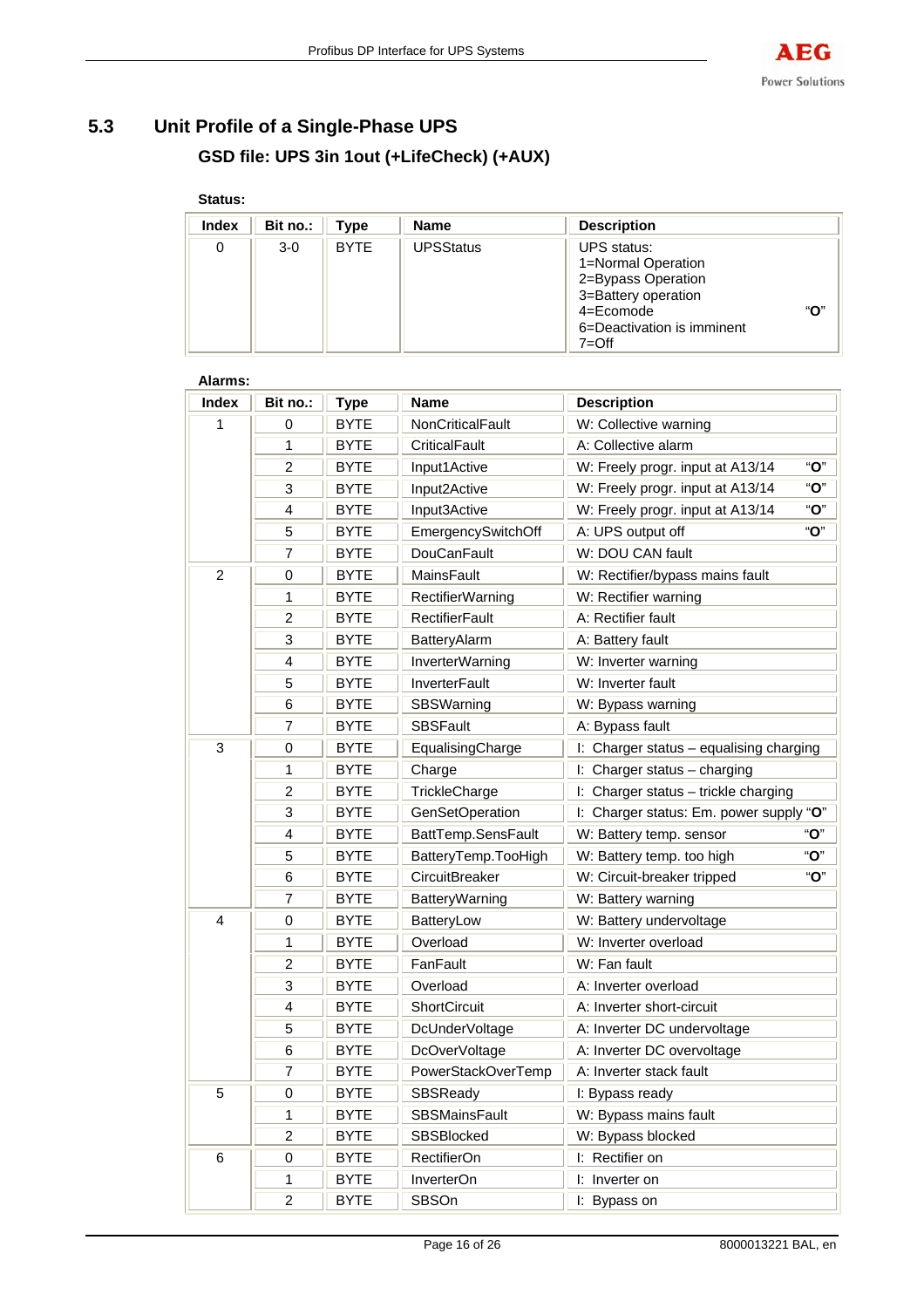# **GSD file: UPS 3in 1out (+LifeCheck) (+AUX)**

#### **Measured values**

#### **Rectifier mains:**

| <b>Index</b> | Bit no.: | Type        | <b>Name</b>     | Value range     |
|--------------|----------|-------------|-----------------|-----------------|
|              | $15 - 0$ | WORD10      | RectMainsFreq.  | $0.0$ - 99.0 Hz |
| 9            | $15-0$   | <b>WORD</b> | RectMainsVoltL1 | $0 - 999 V$     |
| 11           | $15-0$   | <b>WORD</b> | RectMainsVoltL2 | $0 - 999 V$     |
| 13           | $15-0$   | <b>WORD</b> | RectMainsVoltL3 | $0 - 999 V$     |

#### **Bypass mains:**

| Index | Bit no.: | vpe"               | <b>Name</b>    | Value range     |
|-------|----------|--------------------|----------------|-----------------|
| 15    | $15-0$   | WORD <sub>10</sub> | SBSMainsFreq.  | $0.0 - 99.9$ Hz |
|       | $15 - 0$ | <b>WORD</b>        | SBSMainsVoltL1 | $0 - 999 V$     |

### **Battery values:**

| <b>Index</b> | Bit no.: | Type        | <b>Name</b>            | Value range             |  |
|--------------|----------|-------------|------------------------|-------------------------|--|
| 19           | $15-0$   | <b>WORD</b> | BatteryVoltage         | $0 - 999 V$             |  |
| 21           | $15 - 0$ | WORD10      | <b>BatteryCurrent</b>  | $+0.0 - 3000.0 A$       |  |
| 23           | $15-0$   | WORD10      | AutonomyTime           | $0.0 - 999.0$ min       |  |
| 25           | $15-0$   | <b>WORD</b> | <b>BatteryCapacity</b> | $0 - 100 \%$            |  |
| 27           | $15-0$   | WORD10      | BatteryTemperature     | "О"<br>$+0.0 - 99.9$ °C |  |

#### **UPS output:**

| Index | Bit no.: | Type        | <b>Name</b>      | Value range       |
|-------|----------|-------------|------------------|-------------------|
| 29    | $15-0$   | WORD10      | OutputFreq.      | $0.0 - 99.0$ Hz   |
| 31    | $15-0$   | <b>WORD</b> | Output VoltageL1 | $0 - 999 V$       |
| 33    | $15-0$   | <b>WORD</b> | OutputLoadL1     | $0 - 100 \%$      |
| 35    | $15 - 0$ | <b>WORD</b> | OutputCurrentL1  | $0 - 9999A$       |
| 37    | $15-0$   | WORD10      | OutputPowerL1    | $0.0 - 1000.0$ kW |

### **(+ LifeCheck) (Only modules with LifeCheck):**

| Index | Bit no.: | Tvne | <b>Name</b>    | /alue range                               |
|-------|----------|------|----------------|-------------------------------------------|
| 39    |          |      | .`heck<br>ite( | <b>Bit 0-1</b><br>' toggled 1x per minute |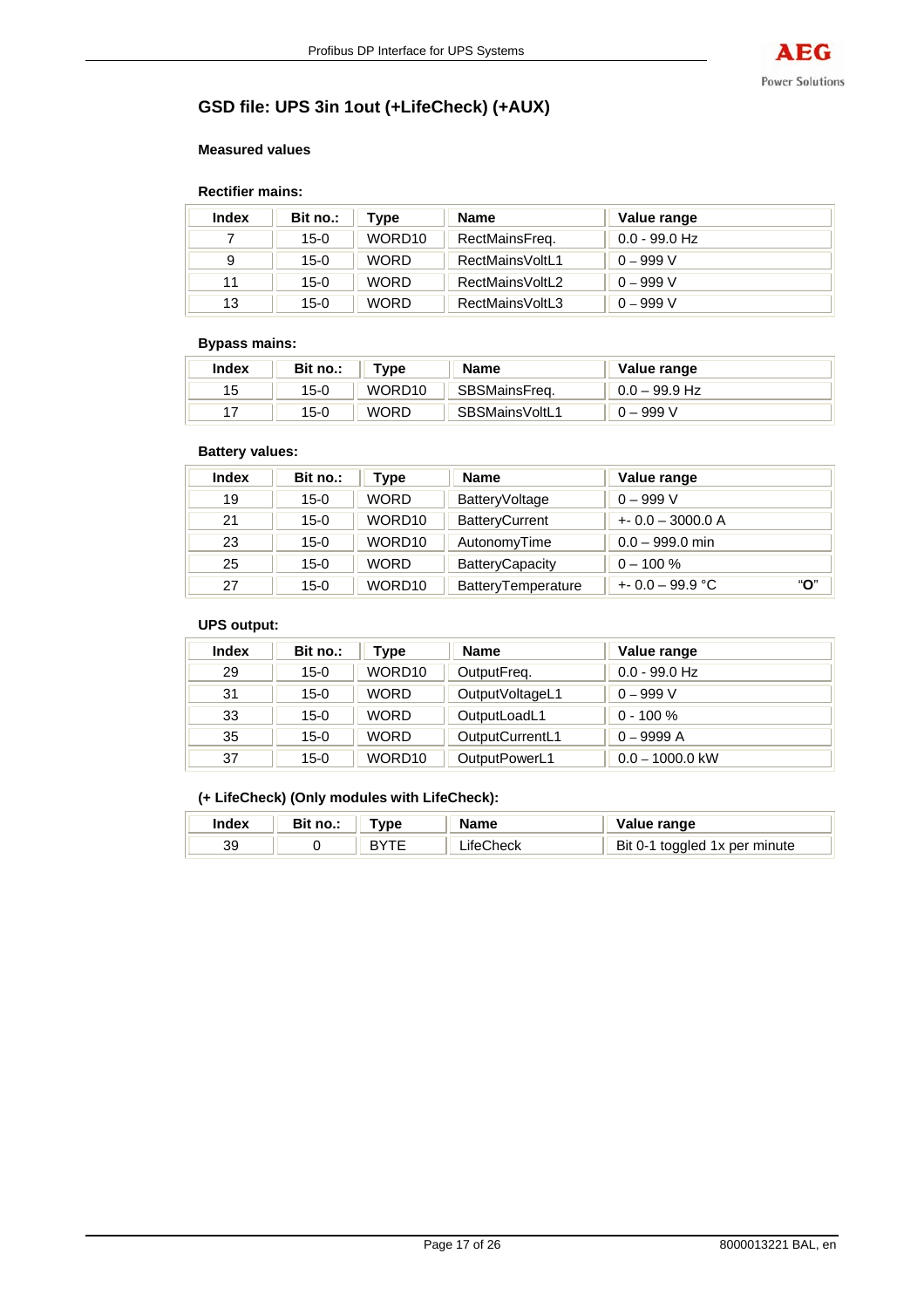

| <b>Index</b> | Bit no.:       | <b>Type</b> | <b>Name</b>           | <b>Description</b>                   |     |
|--------------|----------------|-------------|-----------------------|--------------------------------------|-----|
| 40           | 0              | <b>BYTE</b> | <b>AUX1-Rectifier</b> | User-defined signal 1 from rectifier | "ገ" |
|              | 1              | <b>BYTE</b> | <b>AUX2-Rectifier</b> | User-defined signal 2 from rectifier | "ገ" |
|              | $\overline{2}$ | <b>BYTE</b> | AUX3-Rectifier        | User-defined signal 3 from rectifier | "O" |
|              | 3              | <b>BYTE</b> | <b>AUX4-Rectifier</b> | User-defined signal 4 from rectifier | "O" |
|              | 4              | <b>BYTE</b> | <b>AUX5-Rectifier</b> | User-defined signal 5 from rectifier | "O" |
|              | 5              | <b>BYTE</b> | AUX6-Rectifier        | User-defined signal 6 from rectifier | "O" |
|              | 7              | <b>BYTE</b> | <b>AUX7-Rectifier</b> | User-defined signal 7 from rectifier | "O" |
| 41           | 0              | <b>BYTE</b> | AUX1-Inverter         | User-defined signal 1 from inverter  | "O" |
|              | 1              | <b>BYTE</b> | AUX2-Inverter         | User-defined signal 2 from inverter  | "O" |
|              | $\overline{2}$ | <b>BYTE</b> | AUX3-Inverter         | User-defined signal 3 from inverter  | "O" |
|              | 3              | <b>BYTE</b> | AUX4-Inverter         | User-defined signal 4 from inverter  | "O" |
|              | 4              | <b>BYTE</b> | AUX5-Inverter         | User-defined signal 5 from inverter  | "O" |
|              | 5              | <b>BYTE</b> | AUX6-Inverter         | User-defined signal 6 from inverter  | "O" |
|              | $\overline{7}$ | <b>BYTE</b> | AUX7-Inverter         | User-defined signal 7 from inverter  | "O" |
| 42           | $\Omega$       | <b>BYTE</b> | AUX1-SBS              | User-defined signal 1 from bypass    | "O" |
|              | 1              | <b>BYTE</b> | AUX2-SBS              | User-defined signal 2 from bypass    | "∩" |
|              | $\overline{2}$ | <b>BYTE</b> | AUX3-SBS              | User-defined signal 3 from bypass    | "∩" |
|              | 3              | <b>BYTE</b> | AUX4-SBS              | User-defined signal 4 from bypass    | "O" |
|              | 4              | <b>BYTE</b> | AUX5-SBS              | User-defined signal 5 from bypass    | "∩" |
|              | 5              | <b>BYTE</b> | AUX6-SBS              | User-defined signal 6 from bypass    | "O" |
|              | 7              | <b>BYTE</b> | AUX7-SBS              | User-defined signal 7 from bypass    | "O" |

### **( +AUX) Auxiliary signals (for units with customisable signals):**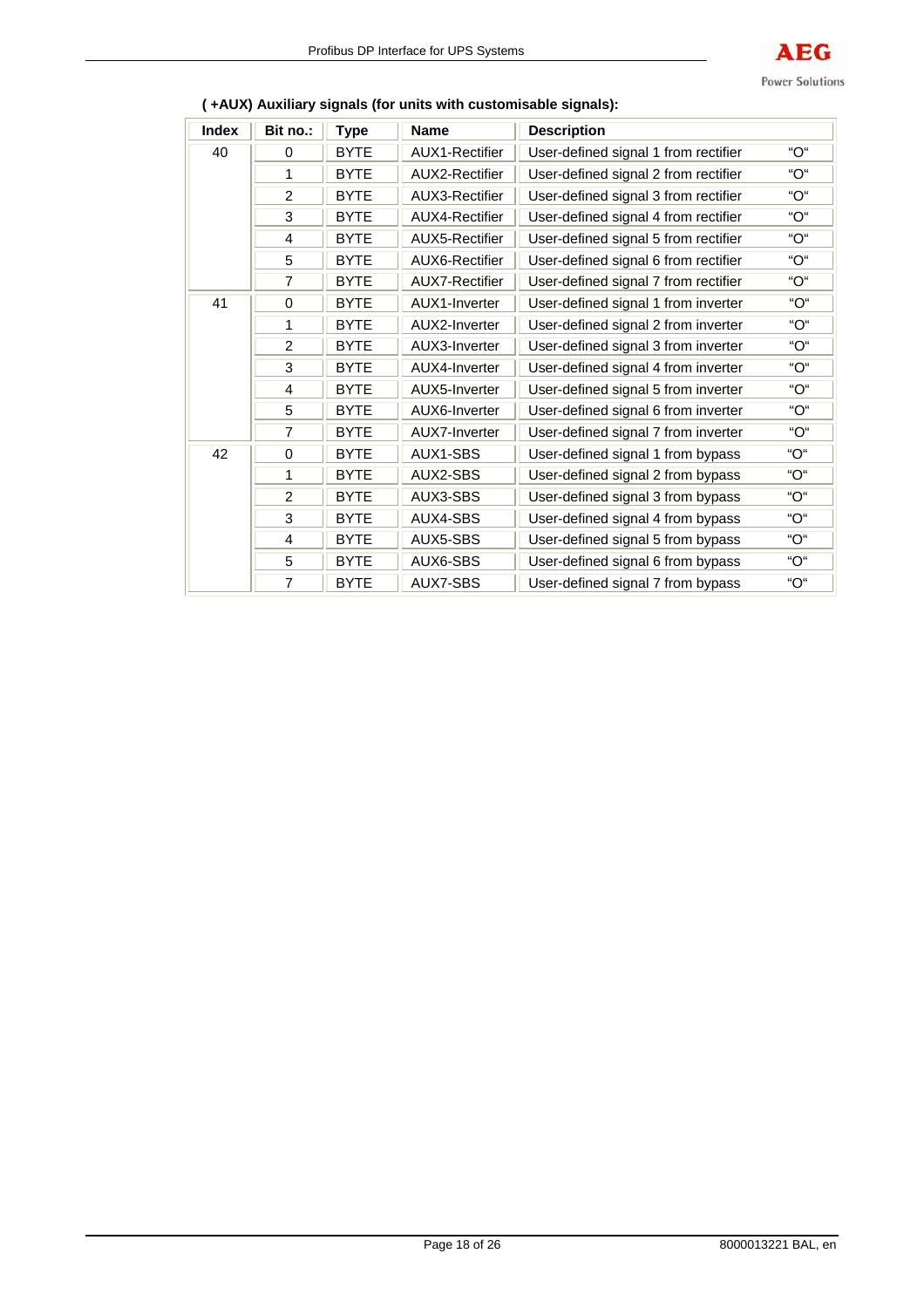# **5.4 Unit Profile of a Three-Phase Inverter GSD file: Inverter 3out (+LifeCheck) (+AUX)**

# **Status:**

| Index | Bit no.: | Type        | <b>Name</b>    | <b>Description</b>                                                                |     |
|-------|----------|-------------|----------------|-----------------------------------------------------------------------------------|-----|
|       | $3-0$    | <b>BYTE</b> | InverterStatus | UPS status:<br>1=Normal Operation<br>2=Bypass Operation<br>4=Ecomode<br>$7 = Off$ | "О" |

| Alarms:        |                |             |                                    |                                  |     |
|----------------|----------------|-------------|------------------------------------|----------------------------------|-----|
| <b>Index</b>   | Bit no.:       | <b>Type</b> | <b>Name</b>                        | <b>Description</b>               |     |
| 1              | 0              | <b>BYTE</b> | <b>NonCriticalFault</b>            | W: Collective warning            |     |
|                | 1              | <b>BYTE</b> | CriticalFault                      | A: Collective alarm              |     |
|                | $\overline{2}$ | <b>BYTE</b> | Input1Active                       | W: Freely progr. input at A13/14 | "О" |
|                | 3              | <b>BYTE</b> | Input2Active                       | W: Freely progr. input at A13/14 | "О" |
|                | 4              | <b>BYTE</b> | Input3Active                       | W: Freely progr. input at A13/14 | "O" |
|                | 5              | <b>BYTE</b> | EmergencySwitchOff                 | A: UPS output off                | "O" |
|                | $\overline{7}$ | <b>BYTE</b> | <b>DouCanFault</b>                 | W: DOU CAN fault                 |     |
| $\overline{2}$ | 4              | <b>BYTE</b> | InverterWarning                    | W: Inverter warning              |     |
|                | 5              | <b>BYTE</b> | <b>InverterFault</b>               | W: Inverter fault                |     |
|                | 6              | <b>BYTE</b> | SBSWarning                         | W: Bypass warning                |     |
|                | $\overline{7}$ | <b>BYTE</b> | <b>SBSFault</b><br>A: Bypass fault |                                  |     |
| 3              |                |             |                                    |                                  |     |
| 4              | $\mathbf 0$    | <b>BYTE</b> | BatteryLow                         | W: Battery undervoltage          |     |
|                | 1              | <b>BYTE</b> | Overload                           | W: Inverter overload             |     |
|                | $\overline{2}$ | <b>BYTE</b> | FanFault                           | W: Fan fault                     |     |
|                | 3              | <b>BYTE</b> | Overload                           | A: Inverter overload             |     |
|                | 4              | <b>BYTE</b> | <b>ShortCircuit</b>                | A: Inverter short-circuit        |     |
|                | 5              | <b>BYTE</b> | DcUnderVoltage                     | A: Inverter DC undervoltage      |     |
|                | 6              | <b>BYTE</b> | DcOverVoltage                      | A: Inverter DC overvoltage       |     |
|                | 7              | <b>BYTE</b> | PowerStackOverTemp                 | A: Inverter stack fault          |     |
| 5              | $\mathbf 0$    | <b>BYTE</b> | SBSReady                           | I: Bypass ready                  |     |
|                | 1              | <b>BYTE</b> | <b>SBSMainsFault</b>               | W: Bypass mains fault            |     |
|                | $\overline{2}$ | <b>BYTE</b> | SBSBlocked                         | W: Bypass blocked                |     |
| 6              | 1              | <b>BYTE</b> | InverterOn                         | I: Inverter on                   |     |
|                | $\overline{2}$ | <b>BYTE</b> | SBSOn                              | I: Bypass on                     |     |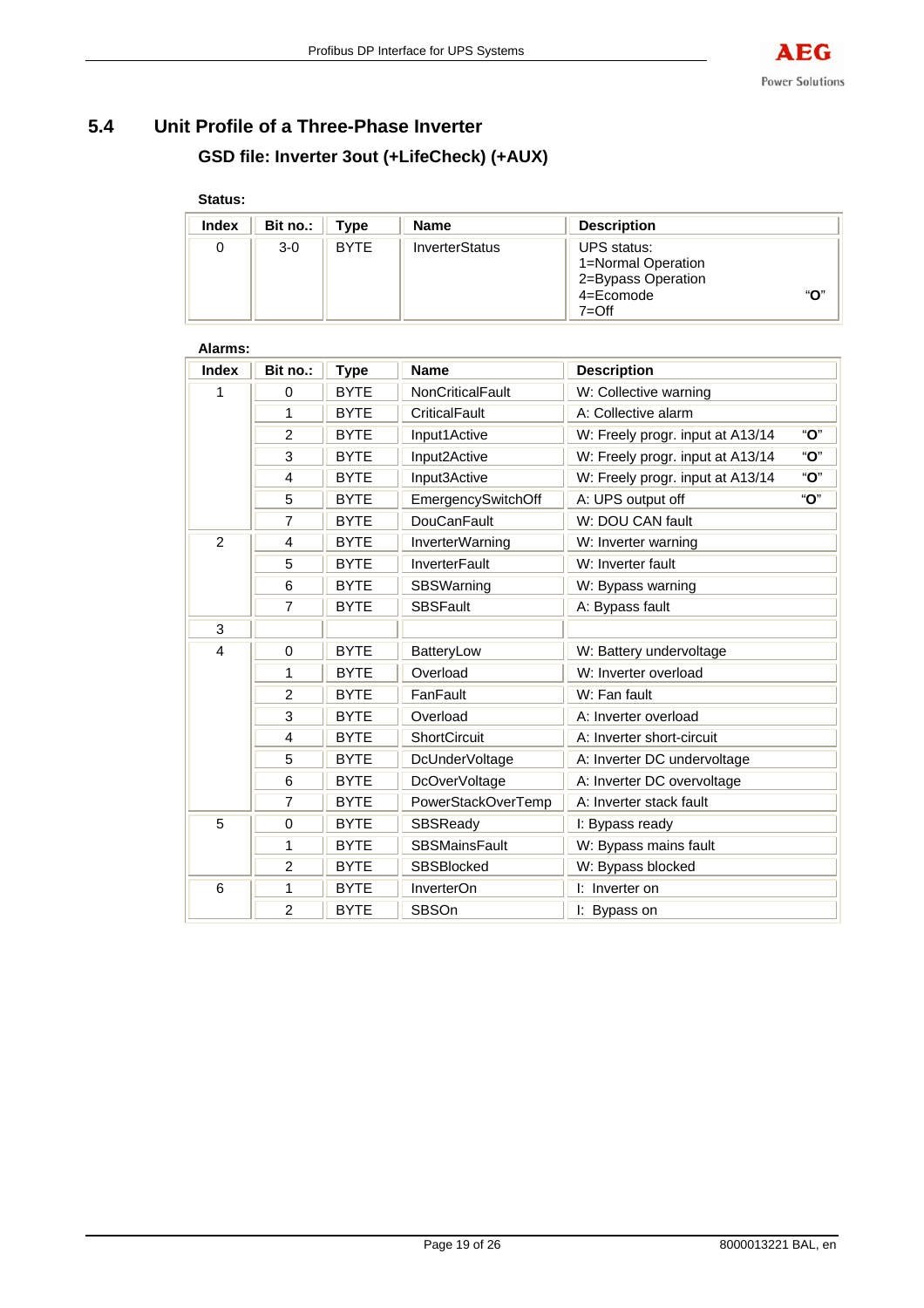

# **GSD file: Inverter 3out (+LifeCheck) (+AUX)**

#### **Measured values**

#### **Bypass mains:**

| <b>Index</b> | Bit no.: | Type        | <b>Name</b>    | Value range     |
|--------------|----------|-------------|----------------|-----------------|
|              | $15-0$   | WORD10      | SBSMainsFreg.  | $0.0$ - 99.9 Hz |
|              | $15-0$   | <b>WORD</b> | SBSMainsVoltL1 | $0 - 999 V$     |
| 11           | $15-0$   | <b>WORD</b> | SBSMainsVoltL2 | $0 - 999 V$     |
| 13           | $15-0$   | <b>WORD</b> | SBSMainsVoltL3 | $0 - 999 V$     |

#### **DC voltage:**

| Index | no.:<br>ייט | vne         | <b>Name</b>       | Value range |
|-------|-------------|-------------|-------------------|-------------|
| 15    | 5-0         | <b>WORD</b> | D.<br>oltage<br>◡ | 999         |

#### **Inverter output:**

| <b>Index</b> | Bit no.: | <b>Type</b> | <b>Name</b>     | Value range       |
|--------------|----------|-------------|-----------------|-------------------|
| 17           | $15-0$   | WORD10      | OutputFreq.     | $0.0 - 99.0$ Hz   |
| 19           | $15 - 0$ | <b>WORD</b> | OutputVoltageL1 | $0 - 999 V$       |
| 21           | $15-0$   | <b>WORD</b> | OutputLoadL1    | $0 - 100 \%$      |
| 23           | $15 - 0$ | <b>WORD</b> | OutputCurrentL1 | $0 - 9999A$       |
| 25           | $15 - 0$ | WORD10      | OutputPowerL1   | $0.0 - 1000.0$ kW |
| 27           | $15-0$   | <b>WORD</b> | OutputVoltageL2 | $0 - 999 V$       |
| 29           | $15 - 0$ | <b>WORD</b> | OutputLoadL2    | $0 - 100 \%$      |
| 31           | 15-0     | <b>WORD</b> | OutputCurrentL2 | $0 - 9999A$       |
| 33           | $15-0$   | WORD10      | OutputPowerL2   | $0.0 - 1000.0$ kW |
| 35           | 15-0     | <b>WORD</b> | OutputVoltageL3 | $0 - 999 V$       |
| 37           | $15-0$   | <b>WORD</b> | OutputLoadL3    | $0 - 100 \%$      |
| 39           | 15-0     | <b>WORD</b> | OutputCurrentL3 | $0 - 9999A$       |
| 41           | $15-0$   | WORD10      | OutputPowerL3   | $0.0 - 1000.0$ kW |

### **(+ LifeCheck) (Only modules with LifeCheck):**

| Index | Bit no.: | Tvpe | Name      | Value range                   |
|-------|----------|------|-----------|-------------------------------|
| -4٥   |          |      | ∟iteCheck | Bit 0-1 toggled 1x per minute |

#### **( +AUX) Auxiliary signals (for units with customisable signals):**

| <b>Index</b> | Bit no.:       | Type        | <b>Name</b>   | <b>Description</b>                  |     |
|--------------|----------------|-------------|---------------|-------------------------------------|-----|
| 44           | 0              | <b>BYTE</b> | AUX1-Inverter | User-defined signal 1 from inverter | "О" |
|              |                | <b>BYTE</b> | AUX2-Inverter | User-defined signal 2 from inverter | "O" |
|              | $\overline{2}$ | <b>BYTE</b> | AUX3-Inverter | User-defined signal 3 from inverter | "О" |
|              | 3              | <b>BYTE</b> | AUX4-Inverter | User-defined signal 4 from inverter | "O" |
|              | 4              | <b>BYTE</b> | AUX5-Inverter | User-defined signal 5 from inverter | "O" |
|              | 5              | <b>BYTE</b> | AUX6-Inverter | User-defined signal 6 from inverter | "O" |
|              | 7              | <b>BYTE</b> | AUX7-Inverter | User-defined signal 7 from inverter | "O" |
| 45           | $\Omega$       | <b>BYTE</b> | AUX1-SBS      | User-defined signal 1 from bypass   | "O" |
|              |                | <b>BYTE</b> | AUX2-SBS      | User-defined signal 2 from bypass   | "O" |
|              | 2              | <b>BYTE</b> | AUX3-SBS      | User-defined signal 3 from bypass   | "O" |
|              | 3              | <b>BYTE</b> | AUX4-SBS      | User-defined signal 4 from bypass   | "O" |
|              | 4              | <b>BYTE</b> | AUX5-SBS      | User-defined signal 5 from bypass   | "O" |
|              | 5              | <b>BYTE</b> | AUX6-SBS      | User-defined signal 6 from bypass   | "O" |
|              | 7              | <b>BYTE</b> | AUX7-SBS      | User-defined signal 7 from bypass   | "O" |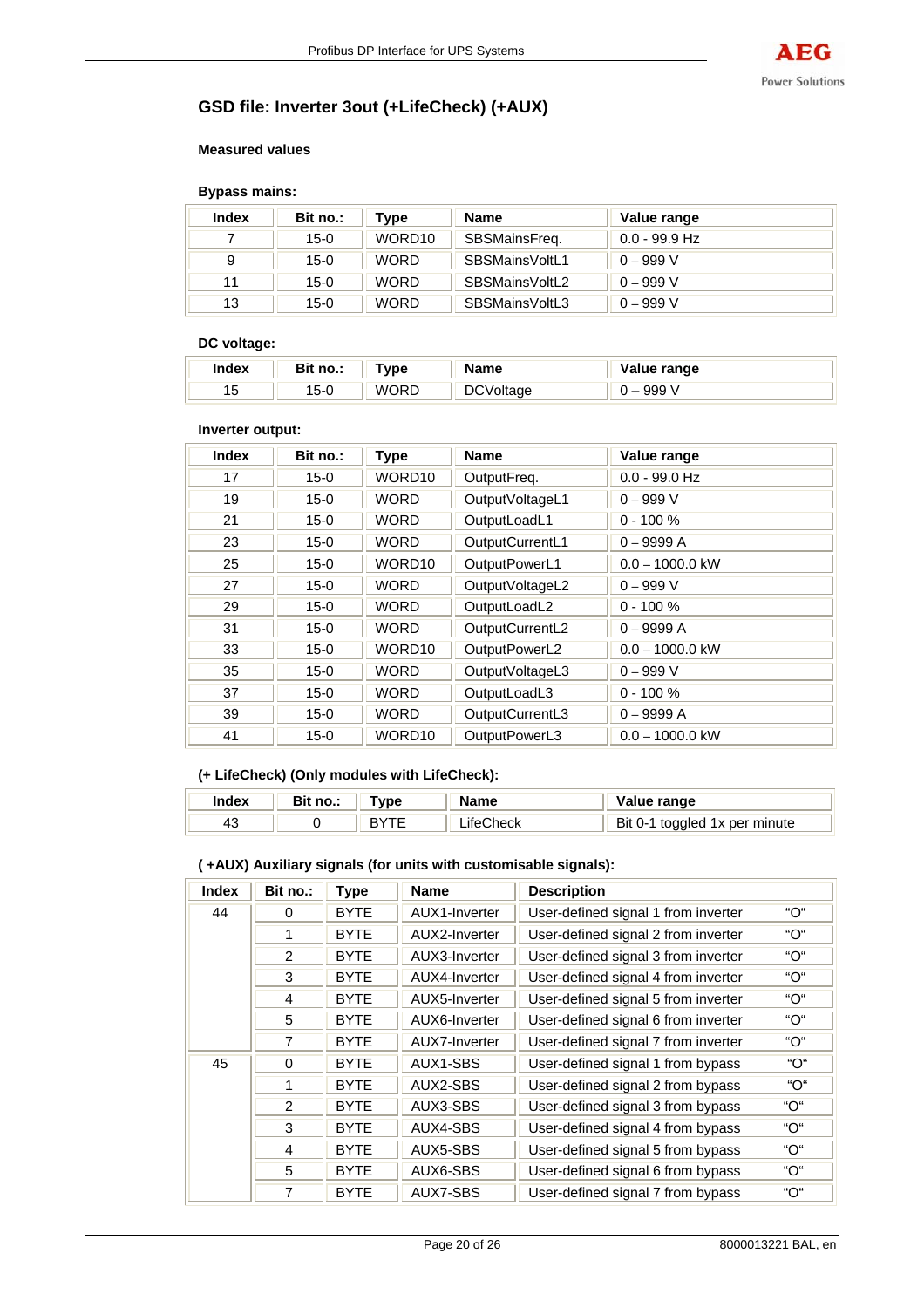

# **5.5 Unit Profile of a Single-Phase Inverter GSD file: Inverter 1out (+LifeCheck) (+AUX)**

### **Status:**

| Index | Bit no.: | Type        | <b>Name</b>           | <b>Description</b>                                                              |     |
|-------|----------|-------------|-----------------------|---------------------------------------------------------------------------------|-----|
| 0     | $3-0$    | <b>BYTE</b> | <b>InverterStatus</b> | UPS status:<br>1=Normal Operation<br>2=Bypass Operation<br>4=Ecomode<br>$7=Off$ | "О" |

| Alariis.       |                |             |                         |                                  |     |
|----------------|----------------|-------------|-------------------------|----------------------------------|-----|
| <b>Index</b>   | Bit no.:       | <b>Type</b> | <b>Name</b>             | <b>Description</b>               |     |
| 1              | $\Omega$       | <b>BYTE</b> | <b>NonCriticalFault</b> | W: Collective warning            |     |
|                | 1              | <b>BYTE</b> | CriticalFault           | A: Collective alarm              |     |
|                | $\overline{2}$ | <b>BYTE</b> | Input1Active            | W: Freely progr. input at A13/14 | "О" |
|                | 3              | <b>BYTE</b> | Input2Active            | W: Freely progr. input at A13/14 | "O" |
|                | 4              | <b>BYTE</b> | Input3Active            | W: Freely progr. input at A13/14 | "O" |
|                | 5              | <b>BYTE</b> | EmergencySwitchOff      | A: UPS output off                | "O" |
|                | $\overline{7}$ | <b>BYTE</b> | <b>DouCanFault</b>      | W: DOU CAN fault                 |     |
| $\overline{2}$ | 4              | <b>BYTE</b> | <b>InverterWarning</b>  | W: Inverter warning              |     |
|                | 5              | <b>BYTE</b> | <b>InverterFault</b>    | W: Inverter fault                |     |
|                | 6              | <b>BYTE</b> | SBSWarning              | W: Bypass warning                |     |
|                | $\overline{7}$ | <b>BYTE</b> | <b>SBSFault</b>         | A: Bypass fault                  |     |
| 3              |                |             |                         |                                  |     |
| 4              | 0              | <b>BYTE</b> | BatteryLow              | W: Battery undervoltage          |     |
|                | 1              | <b>BYTE</b> | Overload                | W: Inverter overload             |     |
|                | $\overline{2}$ | <b>BYTE</b> | FanFault                | W: Fan fault                     |     |
|                | 3              | <b>BYTE</b> | Overload                | A: Inverter overload             |     |
|                | 4              | <b>BYTE</b> | <b>ShortCircuit</b>     | A: Inverter short-circuit        |     |
|                | 5              | <b>BYTE</b> | DcUnderVoltage          | A: Inverter DC undervoltage      |     |
|                | 6              | <b>BYTE</b> | DcOverVoltage           | A: Inverter DC overvoltage       |     |
|                | $\overline{7}$ | <b>BYTE</b> | PowerStackOverTemp      | A: Inverter stack fault          |     |
| 5              | $\Omega$       | <b>BYTE</b> | SBSReady                | I: Bypass ready                  |     |
|                | 1              | <b>BYTE</b> | <b>SBSMainsFault</b>    | W: Bypass mains fault            |     |
|                | 2              | <b>BYTE</b> | <b>SBSBlocked</b>       | W: Bypass blocked                |     |
| 6              | 1              | <b>BYTE</b> | InverterOn              | I: Inverter on                   |     |
|                | 2              | <b>BYTE</b> | <b>SBSOn</b>            | I: Bypass on                     |     |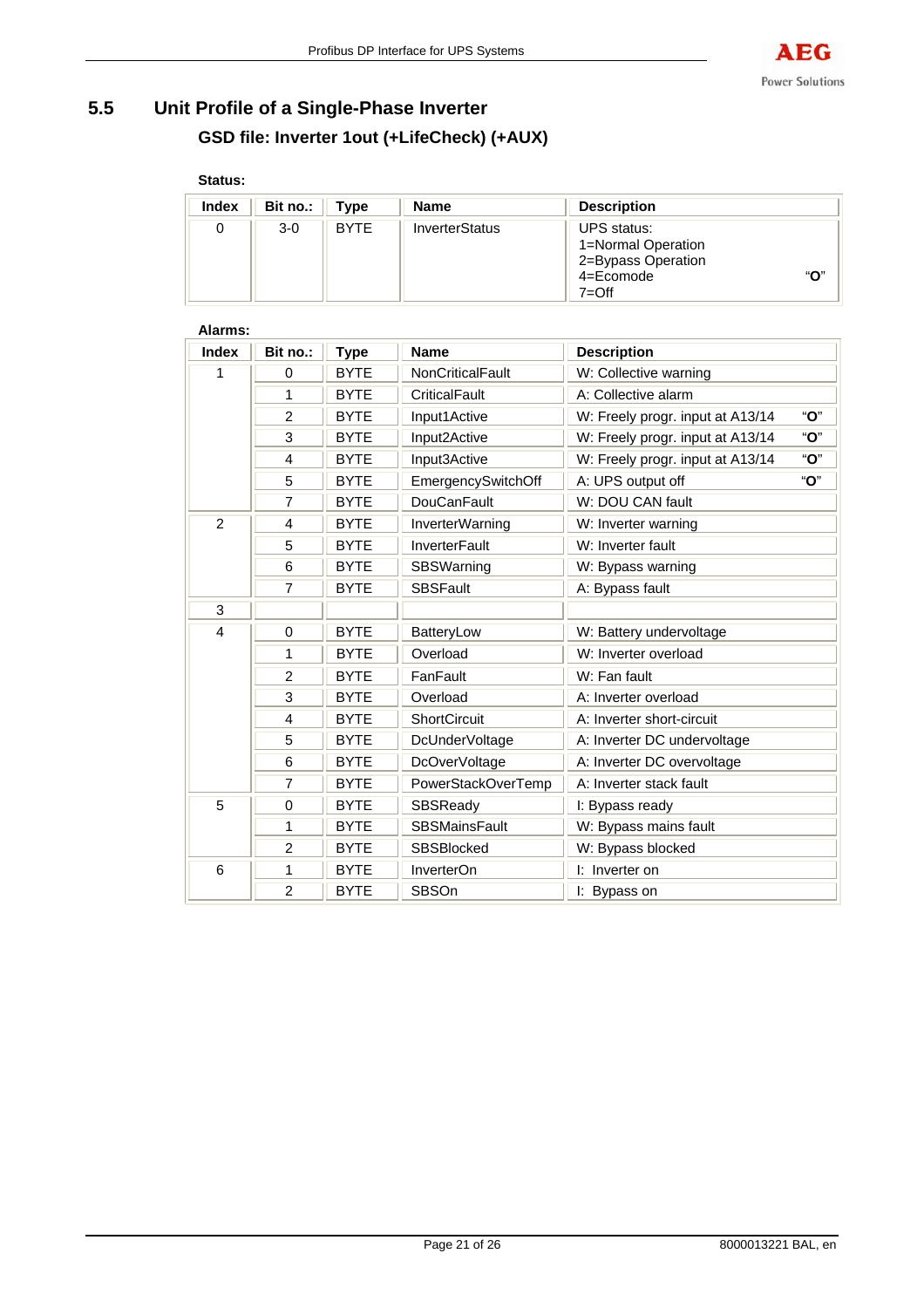

# **GSD file: Inverter 1out (+Lifecheck) (+AUX)**

#### **Measured values**

#### **Bypass mains:**

| Index | Bit no.: | ™vpe               | <b>Name</b>    | Value range     |
|-------|----------|--------------------|----------------|-----------------|
|       | $15-0$   | WORD <sub>10</sub> | SBSMainsFreg.  | $0.0$ - 99.9 Hz |
|       | $15-0$   | <b>WORD</b>        | SBSMainsVoltL1 | ′′ 999 – ر      |

#### **DC voltage:**

| <b>Index</b> | Bit no.: | vne ⊺ | <b>Name</b>  | Value range |
|--------------|----------|-------|--------------|-------------|
|              | $15 - C$ | WORD  | D)<br>oltage | 999         |

#### **Inverter output:**

| <b>Index</b> | Bit no.: | Type        | <b>Name</b>     | Value range       |
|--------------|----------|-------------|-----------------|-------------------|
| 13           | $15-0$   | WORD10      | OutputFreq.     | $0.0 - 99.0$ Hz   |
| 15           | $15-0$   | <b>WORD</b> | OutputVoltageL1 | $0 - 999 V$       |
| 17           | $15-0$   | <b>WORD</b> | OutputLoadL1    | $0 - 100 \%$      |
| 19           | $15-0$   | <b>WORD</b> | OutputCurrentL1 | $0 - 9999A$       |
| 21           | $15-0$   | WORD10      | OutputPowerL1   | $0.0 - 1000.0$ kW |

### **(+ LifeCheck) (Only modules with LifeCheck):**

| Index   | no | . | ---<br>, dille  | √alue range                            |
|---------|----|---|-----------------|----------------------------------------|
| ົ<br>ںے |    |   | ∵heck<br>ا ۱۲۵۱ | Bit<br>toggled 1x per minute<br>$(1 -$ |

### **( +AUX) Auxiliary signals (for units with customisable signals):**

| <b>Index</b> | Bit no.:       | <b>Type</b> | <b>Name</b>   | <b>Description</b>                  |     |
|--------------|----------------|-------------|---------------|-------------------------------------|-----|
| 24           | 0              | <b>BYTE</b> | AUX1-Inverter | User-defined signal 1 from inverter | "O" |
|              | 1              | <b>BYTE</b> | AUX2-Inverter | User-defined signal 2 from inverter | "O" |
|              | $\overline{2}$ | <b>BYTE</b> | AUX3-Inverter | User-defined signal 3 from inverter | "O" |
|              | 3              | <b>BYTE</b> | AUX4-Inverter | User-defined signal 4 from inverter | "O" |
|              | 4              | <b>BYTE</b> | AUX5-Inverter | User-defined signal 5 from inverter | "O" |
|              | 5              | <b>BYTE</b> | AUX6-Inverter | User-defined signal 6 from inverter | "O" |
|              | 7              | <b>BYTE</b> | AUX7-Inverter | User-defined signal 7 from inverter | "О" |
| 25           | 0              | <b>BYTE</b> | AUX1-SBS      | User-defined signal 1 from bypass   | "O" |
|              | 1              | <b>BYTE</b> | AUX2-SBS      | User-defined signal 2 from bypass   | "O" |
|              | $\mathcal{P}$  | <b>BYTE</b> | AUX3-SBS      | User-defined signal 3 from bypass   | "O" |
|              | 3              | <b>BYTE</b> | AUX4-SBS      | User-defined signal 4 from bypass   | "O" |
|              | 4              | <b>BYTE</b> | AUX5-SBS      | User-defined signal 5 from bypass   | "O" |
|              | 5              | <b>BYTE</b> | AUX6-SBS      | User-defined signal 6 from bypass   | "O" |
|              | 7              | <b>BYTE</b> | AUX7-SBS      | User-defined signal 7 from bypass   | "O" |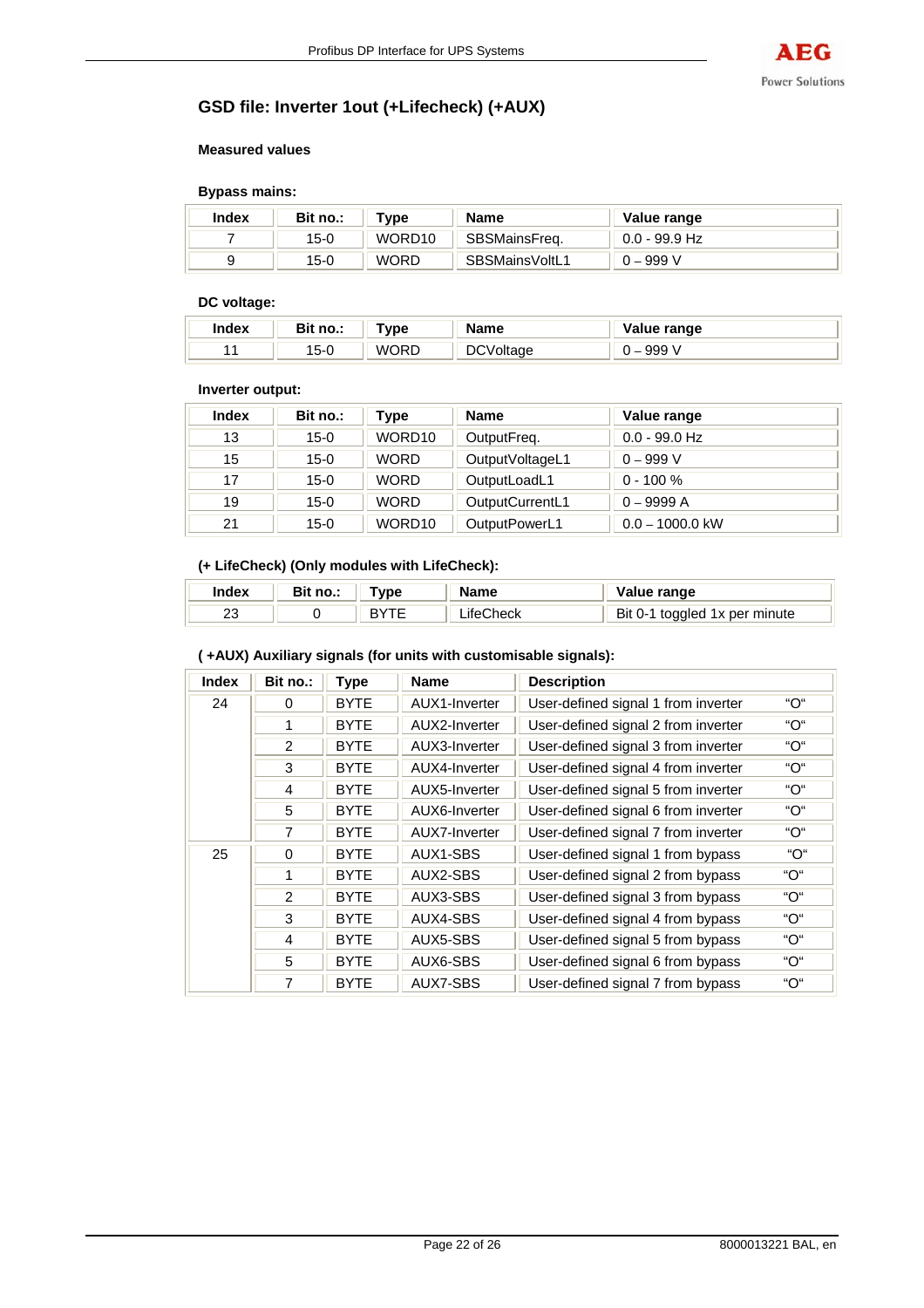# **5.6 Unit Profile of a Three-Phase Inverter GSD file: Converter 3in 3out +LifeCheck**

# **Status:**

| Index | Bit no.: $  $ | Type        | <b>Name</b>      | <b>Description</b>                                                                                         |
|-------|---------------|-------------|------------------|------------------------------------------------------------------------------------------------------------|
|       | $3-0$         | <b>BYTE</b> | <b>UPSStatus</b> | <b>INV Status:</b><br>1=Normal Operation<br>3=Battery operation<br>6=Deactivation is imminent<br>$7 = Off$ |

| Alarms:                 |                |             |                                               |                                         |  |  |  |
|-------------------------|----------------|-------------|-----------------------------------------------|-----------------------------------------|--|--|--|
| <b>Index</b>            | Bit no.:       | <b>Type</b> | <b>Name</b>                                   | <b>Description</b>                      |  |  |  |
| 1                       | 0              | <b>BYTE</b> | NonCriticalFault                              | W: Collective warning                   |  |  |  |
|                         | 1              | <b>BYTE</b> | CriticalFault                                 | A: Collective alarm                     |  |  |  |
|                         | $\overline{2}$ | <b>BYTE</b> | Input1Active                                  | "О"<br>W: Freely progr. input at A13/14 |  |  |  |
|                         | 3              | <b>BYTE</b> | Input2Active                                  | "O"<br>W: Freely progr. input at A13/14 |  |  |  |
|                         | 4              | <b>BYTE</b> | Input3Active                                  | "O"<br>W: Freely progr. input at A13/14 |  |  |  |
|                         | $\overline{5}$ | <b>BYTE</b> | EmergencySwitchOff                            | "O"<br>A: INV output off                |  |  |  |
|                         | 7              | <b>BYTE</b> | <b>DouCanFault</b>                            | W: DOU CAN fault                        |  |  |  |
| $\overline{2}$          | $\mathbf 0$    | <b>BYTE</b> | MainsFault                                    | W: Rectifier mains fault                |  |  |  |
|                         | 1              | <b>BYTE</b> | <b>RectifierWarning</b>                       | W: Rectifier warning                    |  |  |  |
|                         | $\overline{c}$ | <b>BYTE</b> | <b>RectifierFault</b>                         | A: Rectifier fault                      |  |  |  |
|                         | 3              | <b>BYTE</b> | BatteryAlarm                                  | A: Battery fault                        |  |  |  |
|                         | 4              | <b>BYTE</b> | InverterWarning                               | W: Inverter warning                     |  |  |  |
|                         | 5              | <b>BYTE</b> | <b>InverterFault</b>                          | W: Inverter fault                       |  |  |  |
| 3                       | $\mathbf 0$    | <b>BYTE</b> | EqualisingCharge                              | I: Charger status - equalising charging |  |  |  |
|                         | 1              | <b>BYTE</b> | Charge                                        | I: Charger status - charging            |  |  |  |
|                         | $\overline{2}$ | <b>BYTE</b> | TrickleCharge                                 | I: Charger status - trickle charging    |  |  |  |
|                         | $\overline{3}$ | <b>BYTE</b> | <b>GenSetOperation</b>                        | I: Charger status: Em. power supply "O" |  |  |  |
|                         | 4              | <b>BYTE</b> | BattTemp.SensFault                            | "O"<br>W: Battery temp. sensor          |  |  |  |
|                         | 5              | <b>BYTE</b> | BatteryTemp.TooHigh                           | "O"<br>W: Battery temp. too high        |  |  |  |
|                         | 6              | <b>BYTE</b> | CircuitBreaker                                | "O"<br>W: Circuit-breaker tripped       |  |  |  |
|                         | 7              | <b>BYTE</b> | BatteryWarning                                | W: Battery warning                      |  |  |  |
| $\overline{\mathbf{4}}$ | 0              | <b>BYTE</b> | BatteryLow                                    | W: Battery undervoltage                 |  |  |  |
|                         | 1              | <b>BYTE</b> | Overload                                      | W: Inverter overload                    |  |  |  |
|                         | $\overline{c}$ | <b>BYTE</b> | FanFault                                      | W: Fan fault                            |  |  |  |
|                         | $\overline{3}$ | <b>BYTE</b> | Overload                                      | A: Inverter overload                    |  |  |  |
|                         | 4              | <b>BYTE</b> | ShortCircuit<br>A: Inverter short-circuit     |                                         |  |  |  |
|                         | 5              | <b>BYTE</b> | A: Inverter DC undervoltage<br>DcUnderVoltage |                                         |  |  |  |
|                         | 6              | <b>BYTE</b> | DcOverVoltage                                 | A: Inverter DC overvoltage              |  |  |  |
|                         | 7              | <b>BYTE</b> | PowerStackOverTemp<br>A: Inverter stack fault |                                         |  |  |  |
| 5                       |                |             |                                               |                                         |  |  |  |
| 6                       | $\pmb{0}$      | <b>BYTE</b> | <b>RectifierOn</b>                            | I: Rectifier on                         |  |  |  |
|                         | 1              | <b>BYTE</b> | InverterOn                                    | I: Inverter on                          |  |  |  |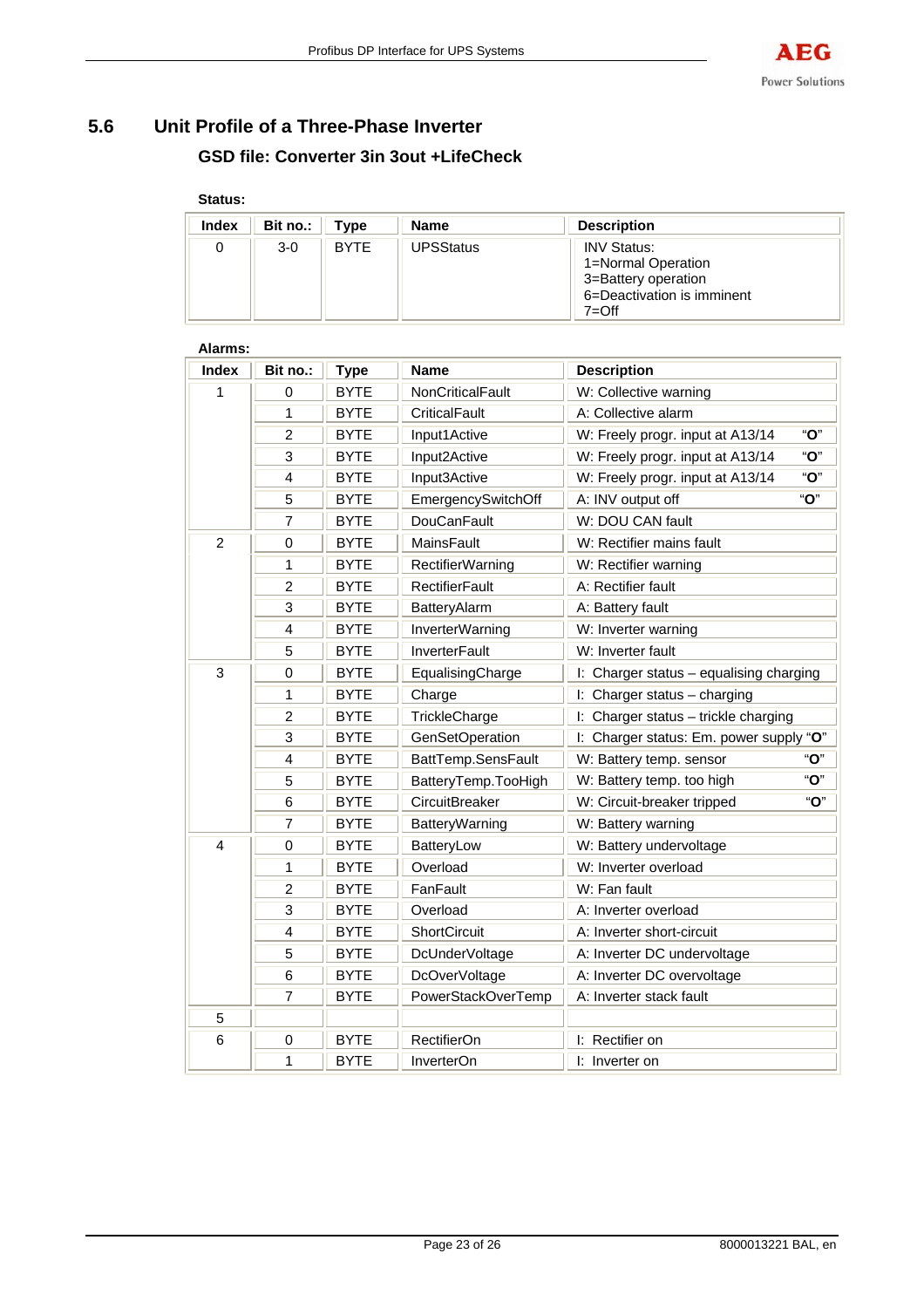

### **GSD file: Converter 3in 3out +LifeCheck**

#### **Measured values**

#### **Rectifier mains:**

| <b>Index</b> | Bit no.: | Type        | <b>Name</b>     | Value range     |
|--------------|----------|-------------|-----------------|-----------------|
|              | $15-0$   | WORD10      | RectMainsFreq.  | $0.0 - 99.0$ Hz |
| 9            | $15-0$   | <b>WORD</b> | RectMainsVoltL1 | $0 - 999 V$     |
| 11           | $15-0$   | <b>WORD</b> | RectMainsVoltL2 | $0 - 999 V$     |
| 13           | $15-0$   | <b>WORD</b> | RectMainsVoltL3 | $0 - 999 V$     |

### **Battery values:**

| <b>Index</b> | Bit no.: | Type        | <b>Name</b>            | Value range             |
|--------------|----------|-------------|------------------------|-------------------------|
| 15           | $15-0$   | <b>WORD</b> | BatteryVoltage         | $0 - 999 V$             |
| 17           | $15-0$   | WORD10      | <b>BatteryCurrent</b>  | $+0.0 - 3000.0 A$       |
| 19           | $15-0$   | WORD10      | AutonomyTime           | $0.0 - 999.0$ min       |
| 21           | $15-0$   | <b>WORD</b> | <b>BatteryCapacity</b> | $0 - 100 \%$            |
| 23           | $15-0$   | WORD10      | BatteryTemperature     | "О"<br>$+0.0 - 99.9$ °C |

### **INV output:**

| <b>Index</b> | Bit no.: | <b>Type</b> | Name            | Value range       |
|--------------|----------|-------------|-----------------|-------------------|
| 25           | $15-0$   | WORD10      | OutputFreq.     | $0.0 - 99.0$ Hz   |
| 27           | $15-0$   | <b>WORD</b> | OutputVoltageL1 | $0 - 999 V$       |
| 29           | $15 - 0$ | <b>WORD</b> | OutputLoadL1    | $0 - 100 \%$      |
| 31           | $15-0$   | <b>WORD</b> | OutputCurrentL1 | $0 - 9999A$       |
| 33           | $15-0$   | WORD10      | OutputPowerL1   | $0.0 - 1000.0$ kW |
| 35           | $15 - 0$ | <b>WORD</b> | OutputVoltageL2 | $0 - 999 V$       |
| 37           | $15 - 0$ | <b>WORD</b> | OutputLoadL2    | $0 - 100 \%$      |
| 39           | $15-0$   | <b>WORD</b> | OutputCurrentL2 | $0 - 9999A$       |
| 41           | $15 - 0$ | WORD10      | OutputPowerL2   | $0.0 - 1000.0$ kW |
| 43           | $15 - 0$ | <b>WORD</b> | OutputVoltageL3 | $0 - 999 V$       |
| 45           | $15 - 0$ | <b>WORD</b> | OutputLoadL3    | $0 - 100 \%$      |
| 47           | $15-0$   | <b>WORD</b> | OutputCurrentL3 | $0 - 9999A$       |
| 49           | $15 - 0$ | WORD10      | OutputPowerL3   | $0.0 - 1000.0$ kW |

### **LifeCheck:**

| Index | no.: | Tvne | <b>Name</b>   | Value range                             |
|-------|------|------|---------------|-----------------------------------------|
|       |      |      | . ck<br>_ife( | <b>Bit 0-1</b><br>toggled 1x per minute |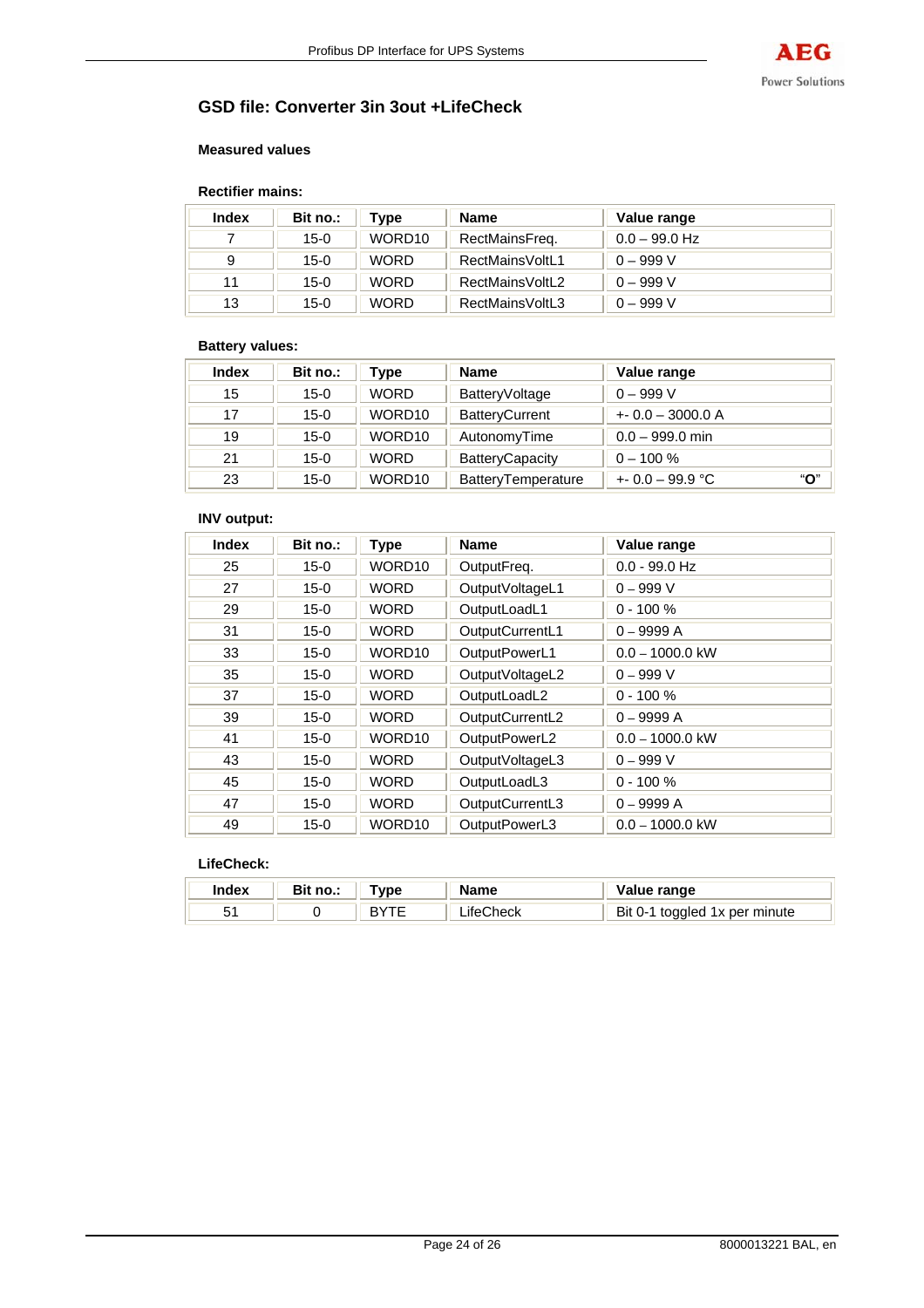# **5.7 Unit Profile of a Single-Phase Inverter GSD file: Converter 3in 3out +LifeCheck**

# **Status:**

| Index | Bit no.: | Type        | Name             | <b>Description</b>                                                                                         |
|-------|----------|-------------|------------------|------------------------------------------------------------------------------------------------------------|
|       | $3-0$    | <b>BYTE</b> | <b>UPSStatus</b> | <b>INV Status:</b><br>1=Normal Operation<br>3=Battery operation<br>6=Deactivation is imminent<br>$7 = Off$ |

| Alarms:        |                |             |                                           |                                         |  |  |  |
|----------------|----------------|-------------|-------------------------------------------|-----------------------------------------|--|--|--|
| <b>Index</b>   | Bit no.:       | <b>Type</b> | Name                                      | <b>Description</b>                      |  |  |  |
| 1              | 0              | <b>BYTE</b> | NonCriticalFault                          | W: Collective warning                   |  |  |  |
|                | 1              | <b>BYTE</b> | CriticalFault                             | A: Collective alarm                     |  |  |  |
|                | $\overline{c}$ | <b>BYTE</b> | Input1Active                              | "O"<br>W: Freely progr. input at A13/14 |  |  |  |
|                | 3              | <b>BYTE</b> | Input2Active                              | "O"<br>W: Freely progr. input at A13/14 |  |  |  |
|                | 4              | <b>BYTE</b> | Input3Active                              | "O"<br>W: Freely progr. input at A13/14 |  |  |  |
|                | 5              | <b>BYTE</b> | EmergencySwitchOff                        | "O"<br>A: UPS output off                |  |  |  |
|                | 7              | <b>BYTE</b> | <b>DouCanFault</b>                        | W: DOU CAN fault                        |  |  |  |
| $\overline{c}$ | $\mathbf 0$    | <b>BYTE</b> | MainsFault                                | W: Rectifier/bypass mains fault         |  |  |  |
|                | 1              | <b>BYTE</b> | <b>RectifierWarning</b>                   | W: Rectifier warning                    |  |  |  |
|                | $\overline{2}$ | <b>BYTE</b> | <b>RectifierFault</b>                     | A: Rectifier fault                      |  |  |  |
|                | 3              | <b>BYTE</b> | BatteryAlarm                              | A: Battery fault                        |  |  |  |
|                | 4              | <b>BYTE</b> | <b>InverterWarning</b>                    | W: Inverter warning                     |  |  |  |
|                | 5              | <b>BYTE</b> | <b>InverterFault</b>                      | W: Inverter fault                       |  |  |  |
| 3              | $\mathbf 0$    | <b>BYTE</b> | EqualisingCharge                          | I: Charger status - equalising charging |  |  |  |
|                | 1              | <b>BYTE</b> | Charge                                    | I: Charger status - charging            |  |  |  |
|                | $\overline{2}$ | <b>BYTE</b> | TrickleCharge                             | I: Charger status - trickle charging    |  |  |  |
|                | $\overline{3}$ | <b>BYTE</b> | <b>GenSetOperation</b>                    | I: Charger status: Em. power supply "O" |  |  |  |
|                | 4              | <b>BYTE</b> | BattTemp.SensFault                        | "O"<br>W: Battery temp. sensor          |  |  |  |
|                | 5              | <b>BYTE</b> | BatteryTemp.TooHigh                       | "O"<br>W: Battery temp. too high        |  |  |  |
|                | 6              | <b>BYTE</b> | CircuitBreaker                            | "O"<br>W: Circuit-breaker tripped       |  |  |  |
|                | 7              | <b>BYTE</b> | BatteryWarning                            | W: Battery warning                      |  |  |  |
| 4              | 0              | <b>BYTE</b> | BatteryLow                                | W: Battery undervoltage                 |  |  |  |
|                | 1              | <b>BYTE</b> | Overload                                  | W: Inverter overload                    |  |  |  |
|                | $\overline{c}$ | <b>BYTE</b> | FanFault                                  | W: Fan fault                            |  |  |  |
|                | 3              | <b>BYTE</b> | Overload                                  | A: Inverter overload                    |  |  |  |
|                | 4              | <b>BYTE</b> | ShortCircuit<br>A: Inverter short-circuit |                                         |  |  |  |
|                | 5              | <b>BYTE</b> | DcUnderVoltage                            | A: Inverter DC undervoltage             |  |  |  |
|                | 6              | <b>BYTE</b> | DcOverVoltage                             | A: Inverter DC overvoltage              |  |  |  |
|                | 7              | <b>BYTE</b> | PowerStackOverTemp                        | A: Inverter stack fault                 |  |  |  |
| 5              |                |             |                                           |                                         |  |  |  |
| 6              | $\pmb{0}$      | <b>BYTE</b> | <b>RectifierOn</b>                        | I: Rectifier on                         |  |  |  |
|                | 1              | <b>BYTE</b> | InverterOn                                | I: Inverter on                          |  |  |  |